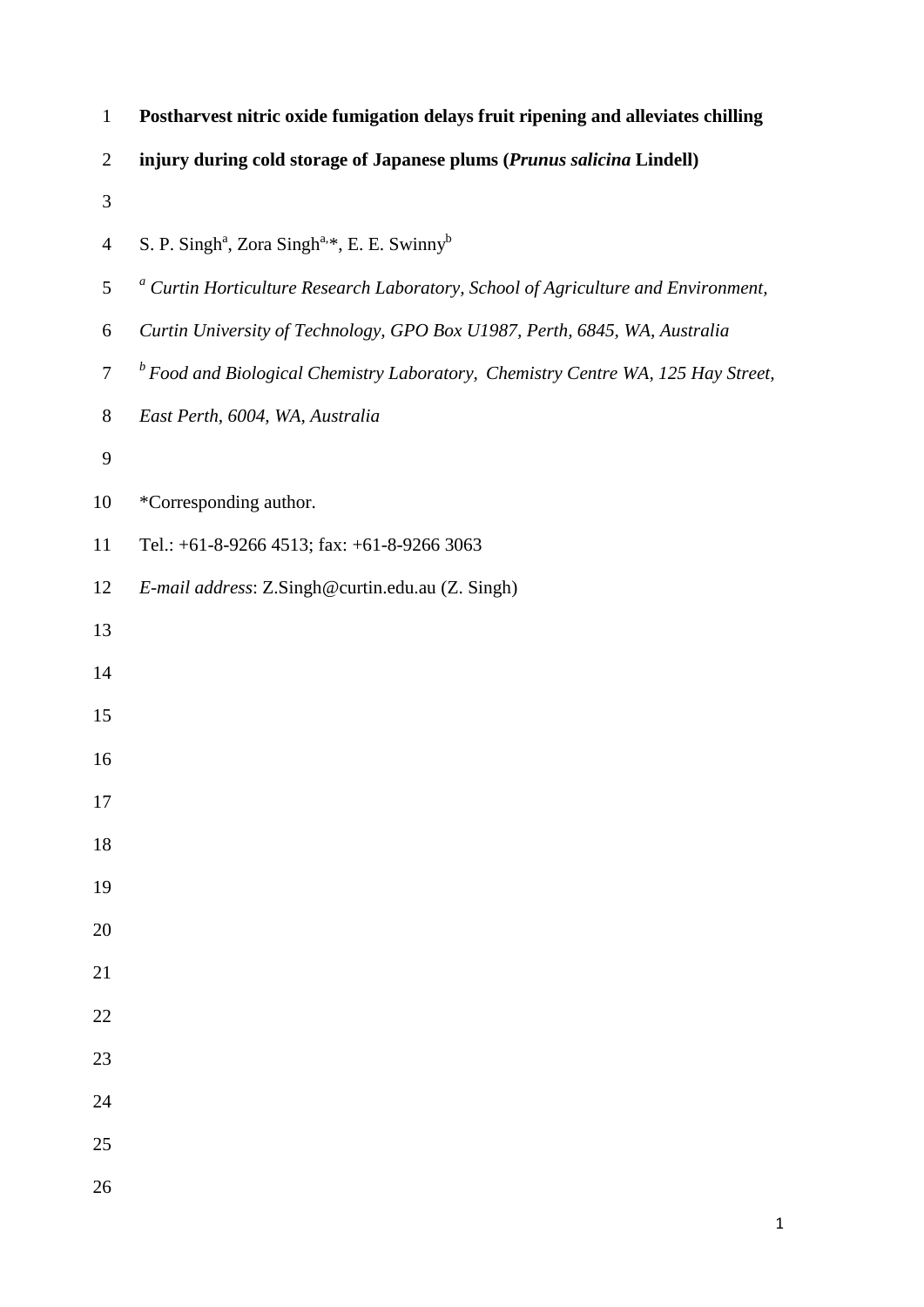#### 1 **Abstract**

2 We investigated the effects of nitric oxide (NO) fumigation on fruit ripening, chilling 3 injury, and quality of Japanese plums cv. 'Amber Jewel'. Commercially mature fruit 4 were fumigated with 0, 5, 10, and 20  $\mu$ L L<sup>-1</sup> NO gas at 20 °C for 2 h. Post-fumigation, 5 fruit were either allowed to ripen at  $21 \pm 1$  °C or were stored at 0 °C for 5, 6, and 7 6 weeks followed by ripening for 5 d at  $21 \pm 1$  °C. NO-fumigation, irrespective of 7 concentration applied, significantly  $(P < 0.5)$  suppressed the respiration and ethylene 8 production rates during fruit ripening at  $21 \pm 1$  °C. At  $21 \pm 1$  °C, the delay in fruit 9 ripening caused by NO-fumigation was evident from the restricted skin colour 10 changes and retarded fruit softening in fumigated fruit. NO treatments (10 and 20 uL 11  $\rm L^{-1}$ ) delayed the decrease in titratable acidity (TA) without a significant (*P* ≤ 0.5) 12 effect on soluble solids concentration (SSC) during fruit ripening. During 5, 6, and 7 13 weeks of storage at 0 °C, NO-fumigation was effective towards restricting changes in 14 the fruit ripening related parameters, skin colour, firmness, and TA. The individual 15 sugars (fructose, glucose, sucrose, and sorbitol) profiles of NO-fumigated fruit were 16 significantly different from non-fumigated fruit after cold storage and ripening at  $21 \pm$ 17 1 °C. CI symptoms, manifested in the form of flesh browning and translucency, were 18 significantly lower in NO-fumigated fruit as compared to non-fumigated fruit after 5, 19 6, and 7 weeks storage and followed by ripening for 5 d at  $21 \pm 1$  °C. NO-fumigation 20 was effective in reducing the decay incidence in plum fruit during ripening without 21 storage and after cold storage at  $0^{\circ}$ C for 5, 6, and 7 weeks. In conclusion, the 22 postharvest exposure of 'Amber Jewel' plums to NO gas  $(10 \mu L L^{-1})$  delayed fruit 23 ripening by 3-4 d at  $21 \pm 1$  °C, and also alleviated chilling injury symptoms during 24 cold storage at  $0^{\circ}$ C for 6 weeks. 25 **Keywords:** *Chilling injury; Ethylene; Nitric oxide; Plum; Respiration; Ripening;* 

26 *Storage*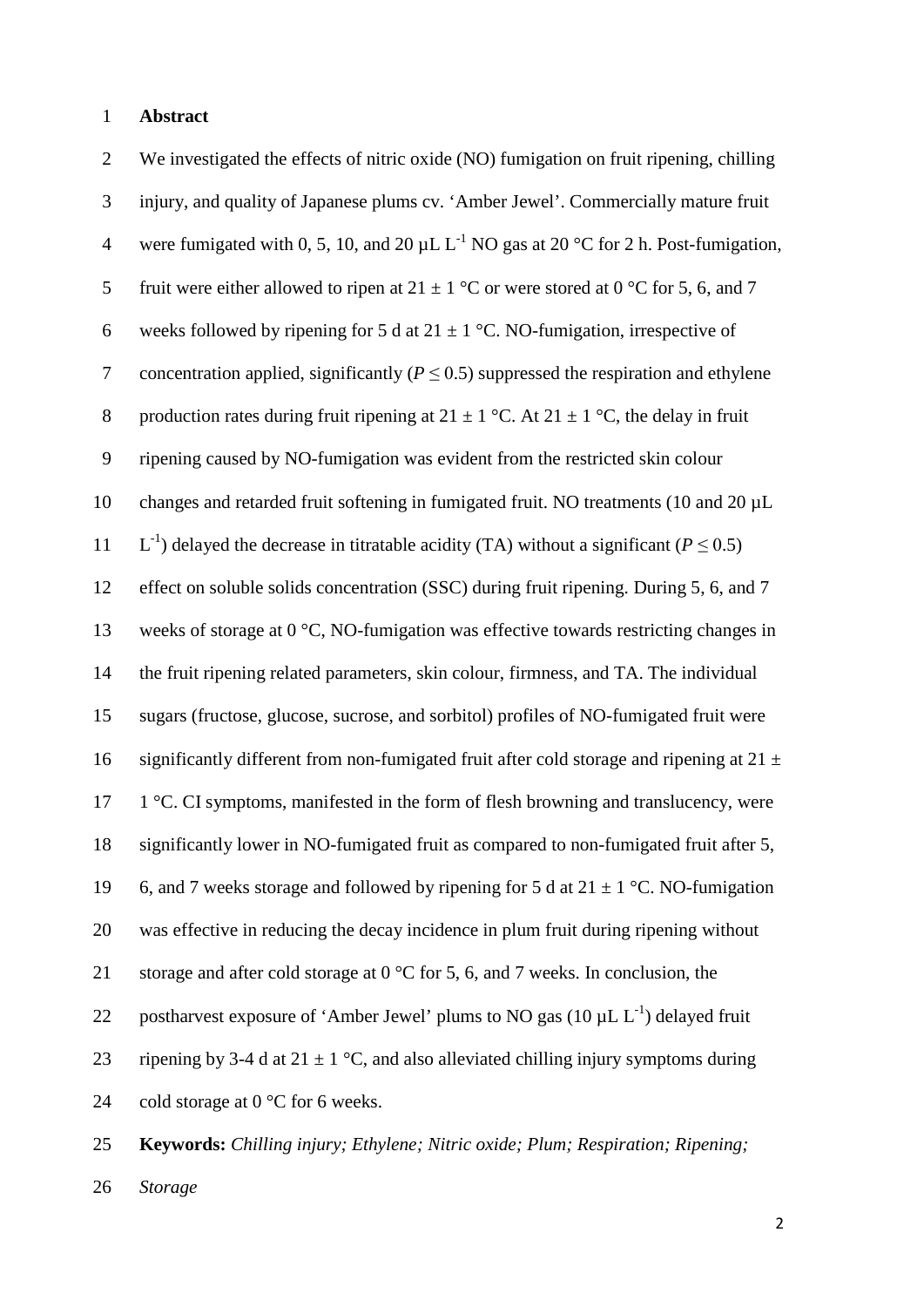# **1. Introduction**

| $\overline{2}$ | Nitric oxide (NO), a highly reactive free radical gas, acts as a multifunctional             |
|----------------|----------------------------------------------------------------------------------------------|
| 3              | signalling molecule in various physiological processes in animal and plants                  |
| $\overline{4}$ | (Wendehenne et al., 2001). NO modulates hormonal, wounding, and defence                      |
| $\mathfrak{S}$ | responses in plant tissues (Wendehenne et al., 2004) and its endogenous levels are           |
| 6              | higher in immature than in mature and ripe tissues of climacteric and non-climacteric        |
| $\tau$         | fruits (Leshem and Pinchasov, 2000). The endogenous levels of ethylene and NO                |
| $8\,$          | during fruit development and maturation have inverse and stoichiometric                      |
| $\mathbf{9}$   | relationships. NO levels decrease with maturation and senescence in horticultural            |
| 10             | crops (Leshem et al., 1998; Leshem and Pinchasov, 2000), thereby offering an                 |
| 11             | opportunity for modulation of their levels with exogenous application to exert the           |
| 12             | opposite effect.                                                                             |
| 13             | Short-term exposure of intact and fresh-cut horticultural commodities to very                |
| 14             | low concentrations of NO is known to retard their postharvest senescence (Wills et al.,      |
| 15             | 2000; Pristijono et al., 2006; Zhu and Zhou, 2007; Zhu et al., 2008). Postharvest NO         |
| 16             | application in intact and fresh-cut produce delayed ripening (Wills et al., 2000; Harris     |
| 17             | et al., 2003; Zhu and Zhou, 2007), inhibited ethylene biosynthesis (Leshem et al.,           |
| 18             | 1998; Zhu and Zhou, 2007 Zhu et al., 2008; Eum et al., 2009), inhibited cut-surface          |
| 19             | browning (Pristijono et al., 2006; Wills et al., 2008), and enhanced resistance to           |
| 20             | postharvest diseases (Zhu and Zhou, 2007; Fan et al., 2008). The mechanism of action         |
| 21             | of NO in delaying senescence of postharvest horticultural produce, though not                |
| 22             | completely understood, is <i>via</i> the inhibition of ethylene biosynthesis (Leshem et al., |
| 23             | 1998; Zhu et al., 2006, Zhu and Zhou, 2007; Eum et al., 2009). However, adequate             |
| 24             | evidence does not exist to ascertain the mode of action of NO.                               |
| 25             | The postharvest life of plums is limited due to the faster rate of ripening,                 |
| 26             | which is regulated by the endogenous and exogenous levels of ethylene (Abdi et al.,          |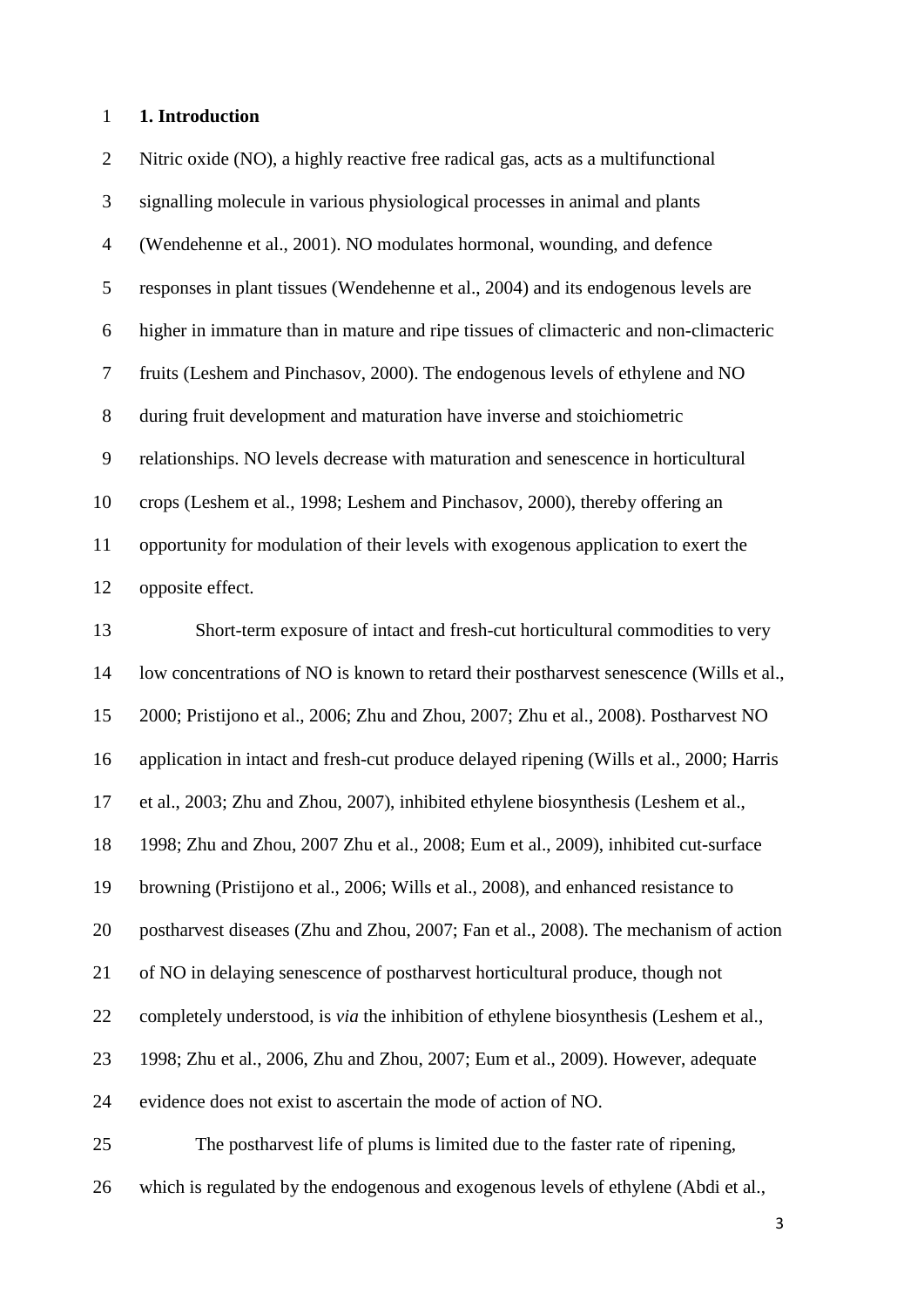| $\mathbf{1}$               | 1998; Khan and Singh, 2007a). The regulation of ethylene biosynthesis and/or its            |
|----------------------------|---------------------------------------------------------------------------------------------|
| $\overline{2}$             | action through postharvest application of 1-methylcyclopropene (1-MCP) delays fruit         |
| 3                          | ripening and alleviates CI during cold storage of Japanese plums (Khan and Singh,           |
| $\overline{4}$             | 2007a; Candan et al., 2008). The overall effects of the NO on fruit ripening and            |
| 5                          | quality are presumed to be similar to the 1-MCP. We hypothesized that NO                    |
| 6                          | fumigation may delay fruit ripening and alleviate CI symptoms during cold storage of        |
| $\boldsymbol{7}$           | Japanese plums. Therefore, we investigated the effects of NO fumigation on fruit            |
| 8                          | ripening at ambient and alleviation of CI symptoms during cold storage of 'Amber            |
| 9                          | Jewel' plums. To our knowledge, this is the first report on the NO-induced                  |
| 10                         | postharvest life improvement of plums and alleviation of CI in any fruit.                   |
| 11                         |                                                                                             |
| 12                         | 2. Material and Methods                                                                     |
|                            |                                                                                             |
| 13                         | 2.1 Fruit material                                                                          |
|                            | Japanese plums (P. salicina Lindell cv. 'Amber Jewel') were harvested at commercial         |
|                            | maturity (SSC: $13.0 \pm 0.21$ %; TA: $1.19 \pm 0.05$ %; Firmness: $24.80 \pm 0.45$ N) from |
| 16                         | the Red Valley Orchard, Karagullen, Perth Hills (lat. 31 ° 57 'S; long. 115 ° 50 'E),       |
| 17                         | Western Australia. Fruit trees were 20 years old and were grafted on myrobalan              |
| 18                         | (Prunus cerasifera Ehrh.) rootstock. Fruit trees were planted in a north-south              |
| 19                         | direction (4.25 m between rows and 1.8 m within rows) and were trained on a palmate         |
| 20                         | system. Fruit were transported to the laboratory immediately after harvesting, and          |
|                            | were subjected to various treatments. Fruit of uniform size and maturity, free from         |
|                            | visual blemishes and disease were used for the experiments.                                 |
| 14<br>15<br>21<br>22<br>23 |                                                                                             |
| 24                         | 2.2 NO fumigation                                                                           |

25 Fruit were fumigated with different concentrations of NO (0, 5, 10, and 20  $\mu$ L L<sup>-1</sup>) in a sealed plastic container (90 L). The desired concentrations of NO were obtained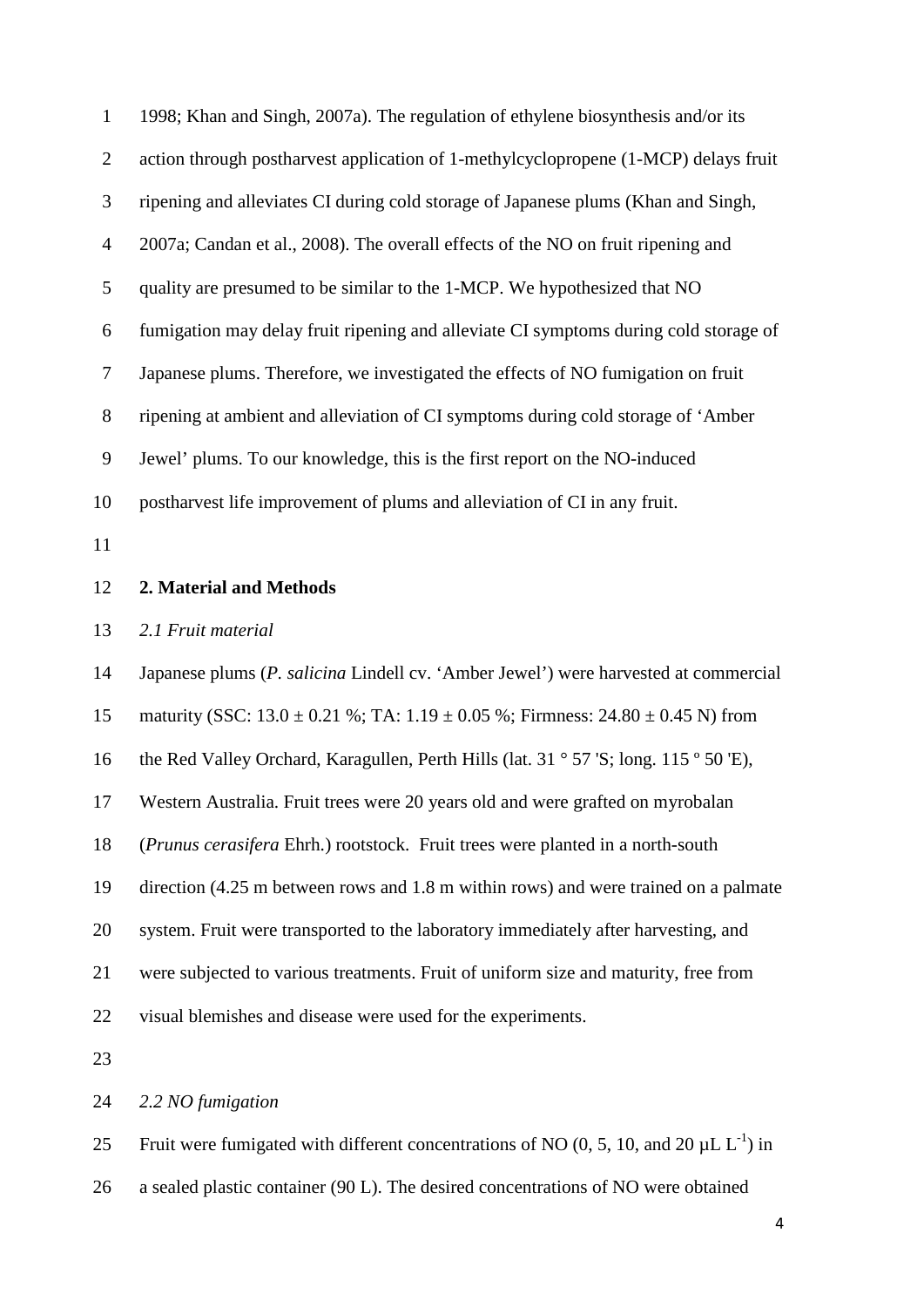| $\mathbf{1}$   | from a cylinder containing $4810 \pm 100 \,\mu L L^{-1}$ NO in nitrogen (BOC Gases Ltd,                  |
|----------------|----------------------------------------------------------------------------------------------------------|
| $\overline{2}$ | Sydney, NSW, Australia) and injected into the container through an injection port in                     |
| 3              | the lid of the container. Fruit were held in an atmosphere containing NO for 2 h at 20                   |
| $\overline{4}$ | °C. NO has been reported to be sufficiently stable at low concentrations and short                       |
| 5              | treatment times, required for produce to be treated in normal air (Soegiarto et al.,                     |
| 6              | 2003). Therefore, fruit were fumigated with NO in containers having normal air                           |
| $\tau$         | without depletion of $O_2$ . Control fruit were sealed in a plastic container for the same               |
| $8\phantom{.}$ | duration except without addition of NO. After 1.5 h of fumigation, the average                           |
| 9              | concentrations of $CO2$ in the headspace of treatment containers injected with 0, 5, 10,                 |
| 10             | and 20 $\mu$ L L <sup>-1</sup> NO were 0.29 ± 0.13 %, 0.72 ± 0.08 %, 0.65 ± 0.27 %, and 0.69 ± 0.07      |
| 11             | %, respectively.                                                                                         |
| 12             |                                                                                                          |
| 13             | 2.3 Experiments                                                                                          |
| 14             | 2.3.1 Effects of NO fumigation on fruit ripening of 'Amber Jewel' plums at ambient                       |
| 15             | conditions $(21 \pm 1 \degree C)$                                                                        |
| 16             | The fruit fumigated with different concentrations of NO (0, 5, 10, and 20 $\mu$ L L <sup>-1</sup> ) were |
| 17             | kept at $21 \pm 1$ °C, RH 60.4 $\pm$ 7.3 % for ripening. The experimental design was                     |
| 18             | completely randomized including two factors, NO-fumigation and ripening period.                          |
| 19             | All treatments were replicated three times, and ten fruit were treated as an                             |
| 20             | experimental unit. Respiration and ethylene production rates of fumigated and non-                       |
| 21             | fumigated fruit were determined daily up to 10 d. The fruit were assessed for various                    |
| 22             | quality parameters (flesh firmness, skin colour, SSC, individual sugars, and TA) at 3 d                  |
| 23             | intervals during fruit ripening commencing from 0 d.                                                     |
| 24             |                                                                                                          |
| 25             | 2.3.2 Effects of NO fumigation on development of CI symptoms and quality of 'Amber                       |
|                |                                                                                                          |

*Jewel' plums during cold storage (0 °C)*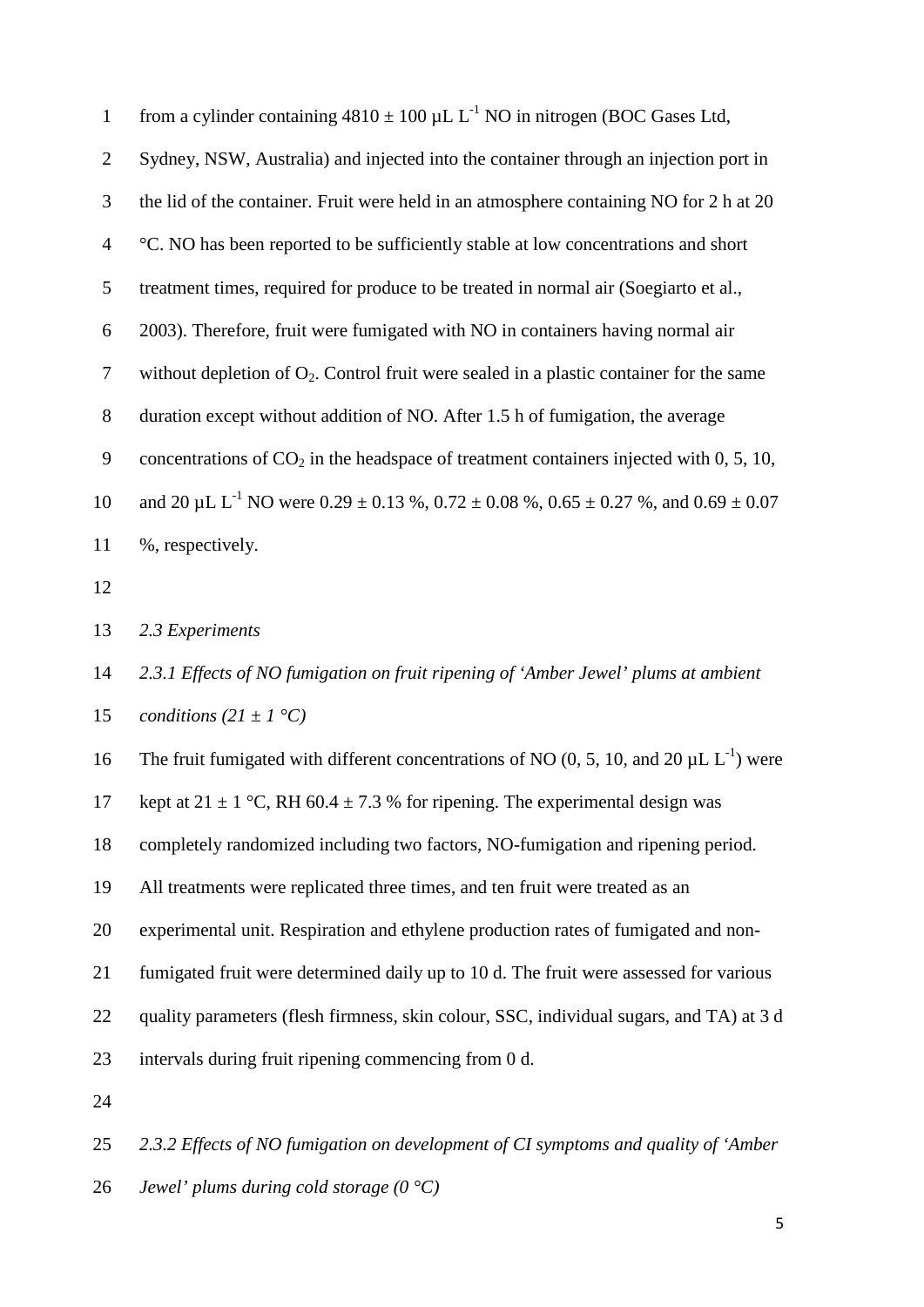| $\mathbf{1}$   | The fruit fumigated with different concentrations of NO (0, 5, 10, and 20 $\mu$ L L <sup>-1</sup> ) were  |
|----------------|-----------------------------------------------------------------------------------------------------------|
| $\overline{2}$ | kept in plastic crates lined with 30 µm thick low density polyethylene film (AMCOR                        |
| $\mathfrak{Z}$ | Packaging, Pvt. Ltd., Melbourne, Australia) at $0 \pm 0.3$ °C, RH 86.5 $\pm$ 5.5 %, for 7                 |
| $\overline{4}$ | weeks. During cold storage, 30 fruit per replication of each treatment (15 fruit per                      |
| $\mathfrak{S}$ | replication for immediate analysis, fruit allowed to warm to ambient before                               |
| 6              | assessment and 15 fruit per replication following ripening at $21 \pm 1$ °C for 5 d) were                 |
| $\tau$         | transferred from cold store after 5, 6, and 7 weeks to ripen at $21 \pm 1$ °C for 5 d. The                |
| $8\,$          | experimental design was completely randomized including two-factors, NO-                                  |
| 9              | fumigation and storage/ripening period. Fifteen fruit were treated as an experimental                     |
| 10             | unit.                                                                                                     |
| 11             |                                                                                                           |
| 12             | 2.4 Determination of ethylene production rate                                                             |
| 13             | Ethylene production rate of the fruit (two fruit per experimental unit) was determined                    |
| 14             | as previously described by Khan and Singh (2007a) using a gas chromatograph                               |
| 15             | (6890N Network GC system; Agilent Technologies, Palo Alto, CA, USA) fitted with                           |
| 16             | a 2 m long stainless steel column (Porapak-Q, 3.18 mm, mesh size 80/100; Supelco,                         |
| 17             | Bellefonte, PA, USA) and a flame ionization detector (FID). Ethylene production rate                      |
| 18             | was expressed as mmol $kg^{-1} s^{-1}$ .                                                                  |
| 19             |                                                                                                           |
| 20             | 2.5 Determination of respiration rate                                                                     |
| 21             | Respiration rate of plum fruit, measured on the basis of amount of $CO2$ evolved, was                     |
| 22             | determined as described earlier by Khan and Singh (2007b) using an infra-red gas                          |
| 23             | analyser (Servomex, Gas Analyser, Analyser Series 1450; Servomex Ltd., East                               |
| 24             | Sussex, UK). The respiration rate of fruit was expressed as mol $CO_2$ kg <sup>-1</sup> s <sup>-1</sup> . |
| 25             |                                                                                                           |
|                |                                                                                                           |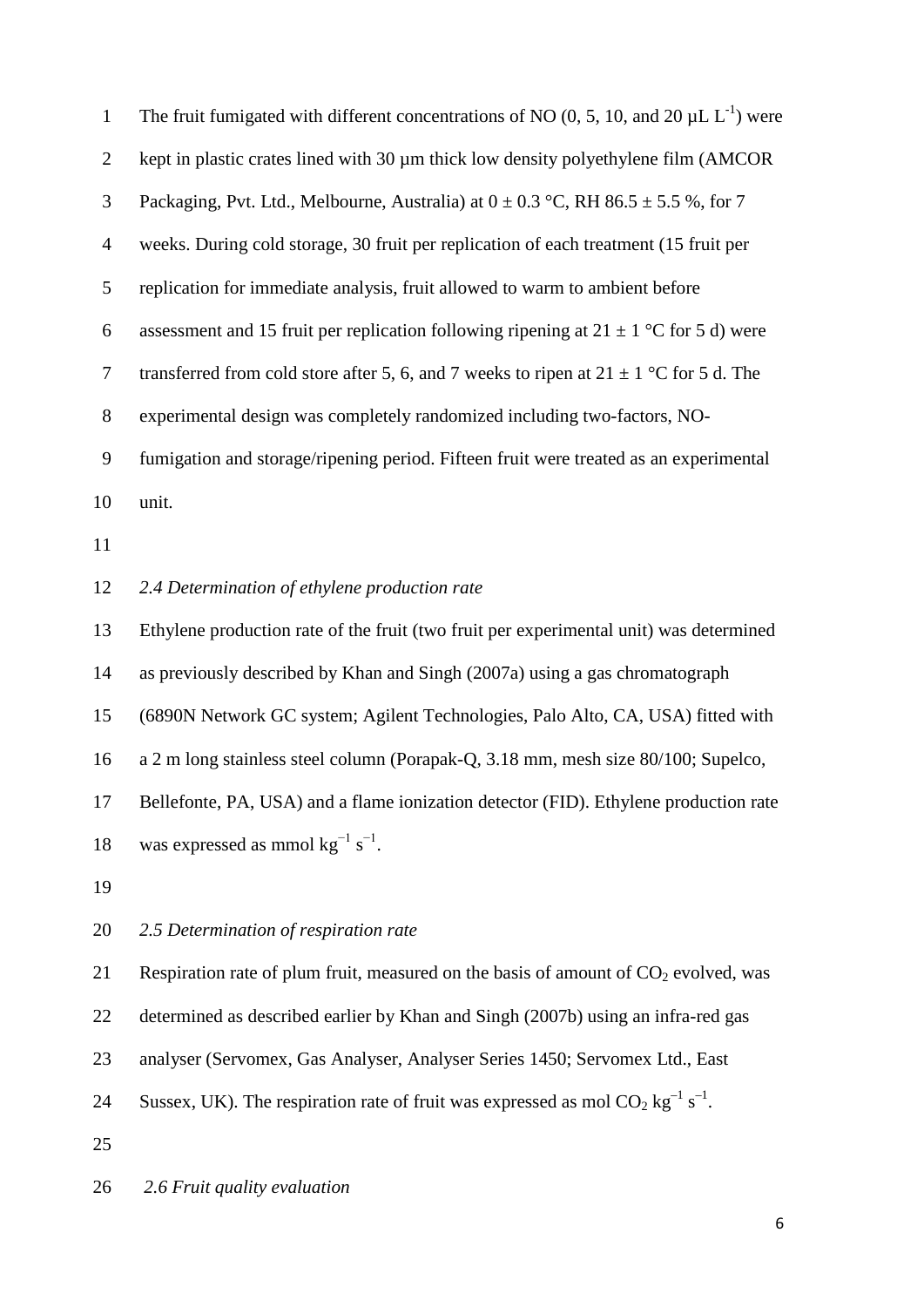### *2.6.1 Flesh firmness*

 Flesh firmness was measured using a texture analyser (TA Plus, AMETEK Lloyd Instruments Ltd, Hampshire, UK) interfaced to a personal computer with Nexygen® software. A 5/16" Magness-Taylor probe, with a 500 N load cell on, punctured the 5 peeled fruit at a crosshead speed of 100 mm min<sup>-1</sup> to 7.5 mm depth. Five fruit per replication were subjected to firmness test with each fruit punctured on both the sides at equatorial region. The firmness was expressed as newtons (N).

## *2.6.2 Fruit skin and flesh colour*

 The changes in fruit colour parameters including, *L\**, *a\**, *b\** were measured with a Hunterlab ColorFlex 45 ° / 0 º Spectrophotometer (Hunter Associates Inc., Reston, VA, USA) using the 15 mm aperture. The chroma value (c*\**) and hue angle (*hº*) were calculated from chromaticity values *a\** and *b\** as reported earlier by Khan and Singh (2007b). To measure skin colour, four readings were taken at the opposite directions of each fruit. For flesh colour measurements, fruit were cut around the equatorial axis, and four readings were taken from the mesocarp tissue of each half of fruit. Ten fruit constituted one replication unit for skin and flesh colour measurements.

#### *2.6.3 SSC and TA*

To determine the SSC of fruit juice, a digital refractometer (Atago- Palette PR 101;

Atago Co., Tokyo, Japan) was used and SSC was expressed as % soluble solids. To

- determine the TA, juice was titrated against 0.1 N NaOH solution using
- phenolphthalein as an indicator to pH 8.2, and was expressed as % malic acid.

*2.6.4 Extraction and determination of soluble sugars*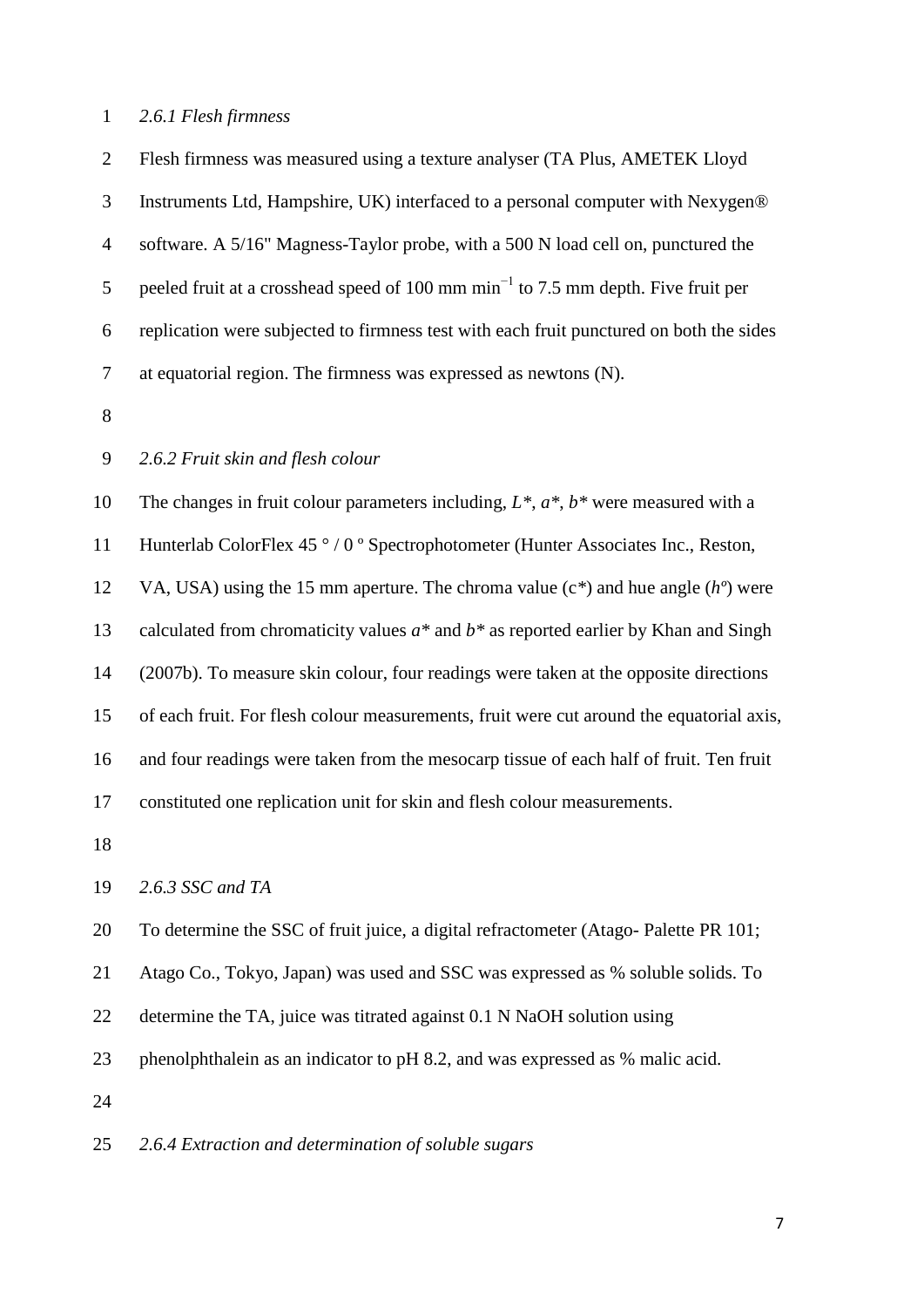Flesh tissue (~15 g) was homogenized with 15 mL of extraction buffer containing 3 % metaphosporic acid, 2 mM ethylenediaminetetracetic acid (EDTA), and 1 % polyvinylpolypyrrolidine (PVPP) followed by centrifugation at 15,000 g for 20 min at 4 °C. After centrifugation, 10 mL of each supernatant was flushed through a pre- conditioned Sep-Pak C-18 cartridge (Waters, Milford, MA, USA). Finally, the sample 6 extract was filtered through the  $0.2 \mu$  nylon syringe filter [Alltech Associates (Australia) Ltd., NSW, Australia] and loaded into the 1 mL glass vial.

 The reverse phase-liquid chromatography was performed for the determination of individual sugars using a high performance liquid chromatography (HPLC) system (Waters, Milford, MA, USA). An aliquot (20 µL) of the extract was injected using an 11 autosampler. Separation of sugars was performed isocratically with 0.005 N  $H_2SO_4$  + 12 16 % acetonitrile as a mobile phase flowing at 0.3 mL min<sup>-1</sup> using Aminex<sup>®</sup> 87 X-H column (300 mm x 7.8 mm; Bio Rad Laboratories, Hercules, CA, USA) which was preceded by a micro-guard cartridge (Carbo-C 30 mm x 4.6 mm; Bio Rad Laboratories, Hercules, CA, USA) maintained at 25 °C. The detection of sugars was carried out using a refractive index detector (Waters 2414, Milford, MA, USA). The concentrations of different sugars- fructose, glucose, sorbitol, and sucrose, were 18 expressed as g  $100g^{-1}$  on fresh weight basis.

### *2.7 Chilling injury (CI) index*

21 The incidence of CI was assessed immediately after 5, 6, and 7 weeks of storage at 0 22 °C, and after 5 d of ripening at  $21 \pm 1$  °C. Fifteen plums per replication (three replicates) for each treatment were cut around the equatorial axis, the two halves of each fruit twisted in opposite directions, and the mesocarp was examined for CI symptoms particularly, flesh browning and translucency. CI index was determined using an arbitrary scale (0-5) based on the surface area of fruit flesh affected. The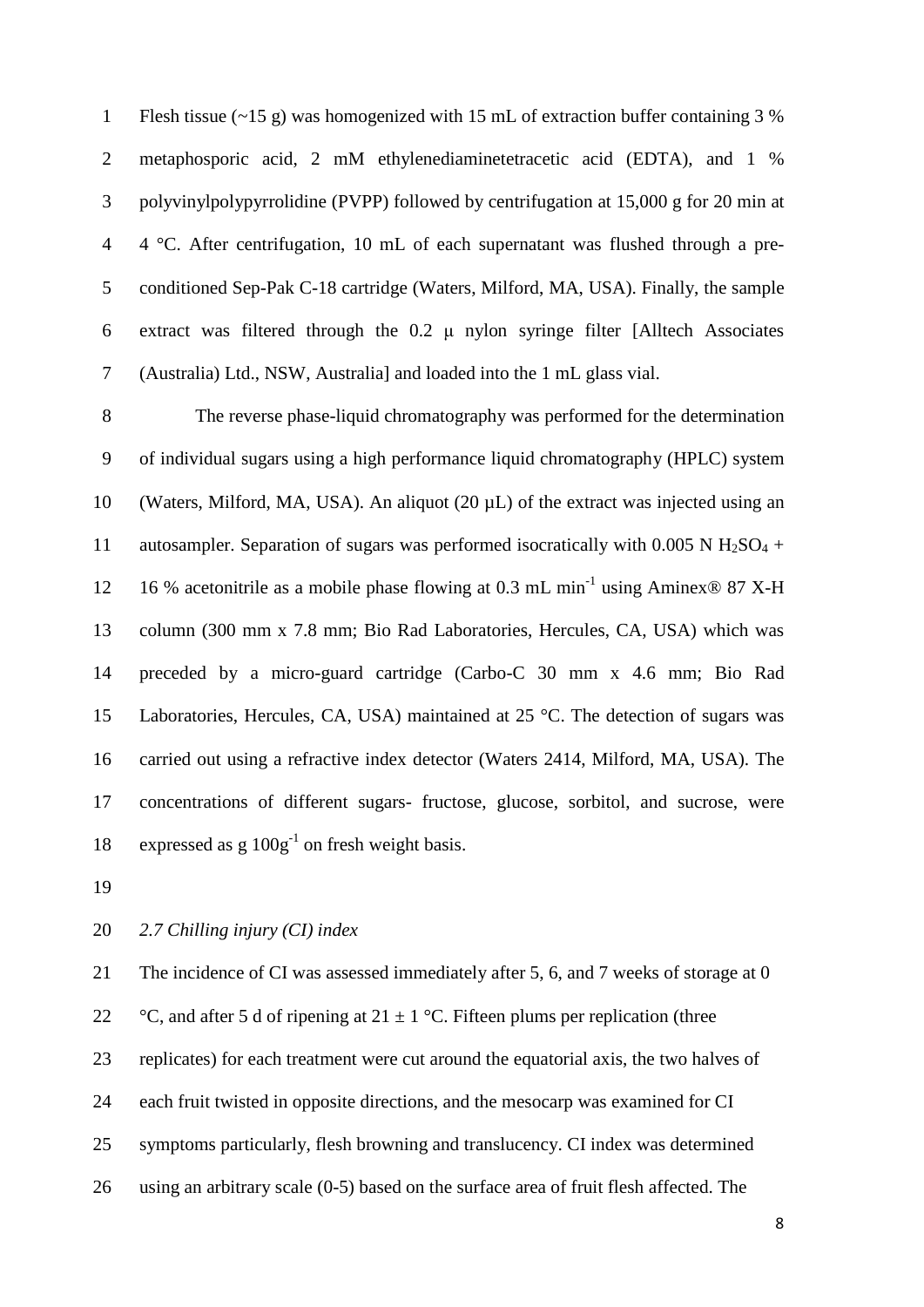| $\mathbf{1}$   | scale used was: 0, 0 % area affected; 1, 1-20 % area affected; 2, 21-40 % area                   |
|----------------|--------------------------------------------------------------------------------------------------|
| $\overline{2}$ | affected; 3, 41-60 % area affected; 4, 61-80 % area affected; 5, 81-100 % area                   |
| 3              | affected. CI index was calculated by multiplying the number of fruit scored with the             |
| $\overline{4}$ | same value of the hedonic scale with the corresponding scale number. Finally, the                |
| 5              | resultant number was divided by the total number of fruit.                                       |
| 6              |                                                                                                  |
| 7              | 2.8 Decay incidence                                                                              |
| 8              | Fruit showing symptoms of rot, irrespective of the severity, were considered a loss.             |
| 9              | The decay incidence was recorded in fruit kept at $21 \pm 1$ °C after 9 and 12 d.                |
| 10             | Similarly, decay incidence was recorded in fruit stored for 5, 6, and 7 weeks at 0 $^{\circ}C$ , |
| 11             | and also subsequent to ripening at $21 \pm 1$ °C for 5 d. The percent decay incidence was        |
| 12             | determined by following the formula: $(X/Y)$ x 100, in which X is the number of fruit            |
| 13             | decayed and Y is the total number of fruit kept for observations at the beginning of             |
| 14             | storage.                                                                                         |
| 15             |                                                                                                  |
| 16             | 2.9 Statistical analyses                                                                         |
| 17             | The experimental data were subjected to Genstat (release 9.1; Lawes Agricultural                 |
| 18             | Trust, Rothamsted Experimental Station, Rothamsted, UK) using two-way analysis of                |
| 19             | variance (ANOVA) including treatments and storage period. The effects of various                 |
| 20             | treatments and storage period were assessed using two-way ANOVA and Fisher's                     |
| 21             | least significant differences were calculated following a significant ( $P \le 0.05$ ) F test.   |
| 22             | All the assumptions of ANOVA were checked to ensure validity of statistical analysis.            |
| 23             |                                                                                                  |
| 24             | 3. Results                                                                                       |

*3.1 Respiration and ethylene production rate*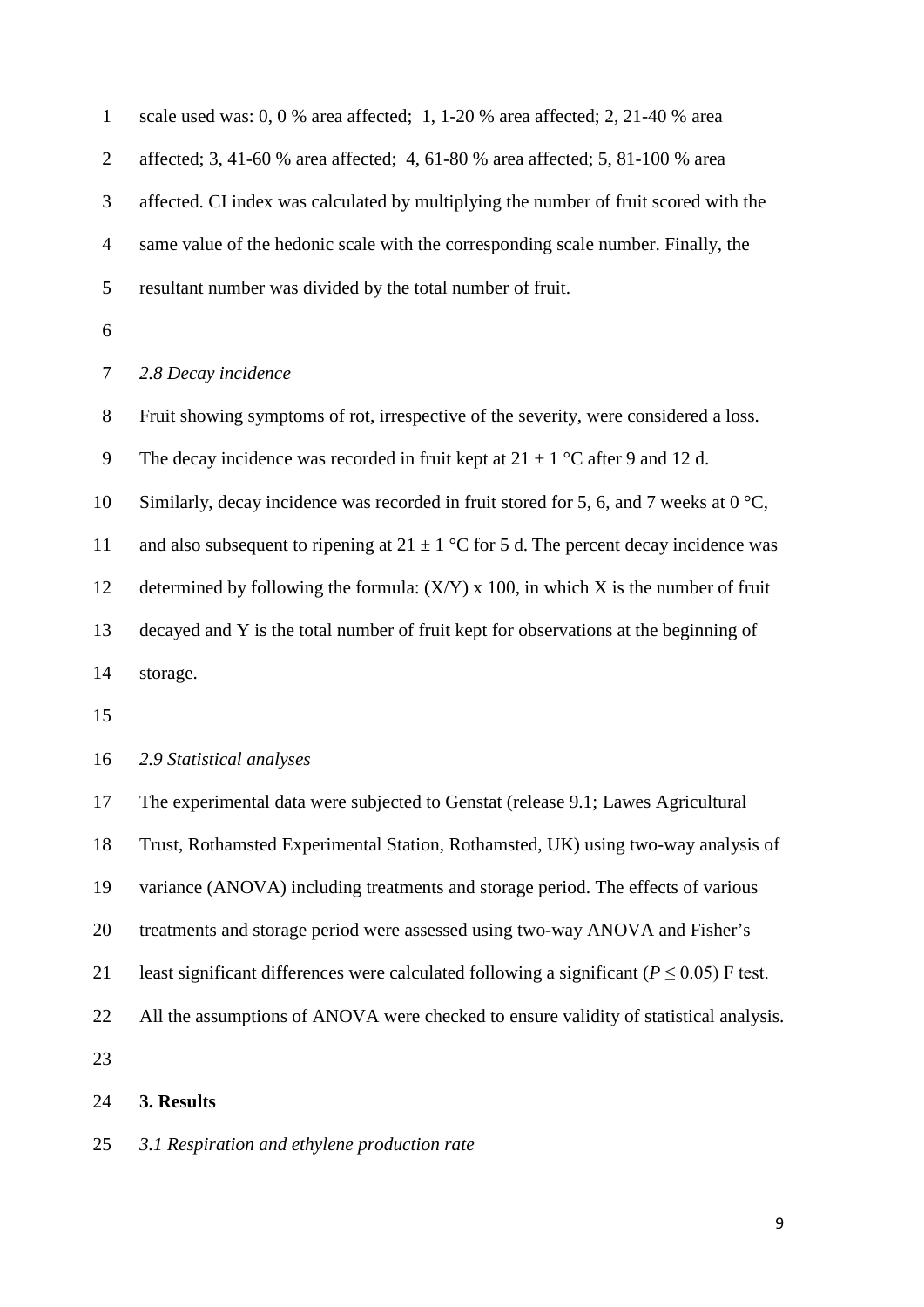| $\mathbf{1}$   | Exogenous application of NO, irrespective of concentration, significantly ( $P \le 0.5$ )                    |
|----------------|--------------------------------------------------------------------------------------------------------------|
| $\overline{2}$ | reduced the rate of respiration during fruit ripening in 'Amber Jewel' plums at $21 \pm 1$                   |
| 3              | °C (Fig. 1A). Non-fumigated fruit exhibited a respiratory climacteric on the $7th$ and $8th$                 |
| $\overline{4}$ | day of fruit ripening. Respiration rate of NO-fumigated fruit was about 2-fold lower                         |
| 5              | than non-fumigated fruit on the $7th$ day of fruit ripening. The differences in the                          |
| 6              | respiration rates of fruit fumigated with 10 and 20 $\mu$ L L <sup>-1</sup> NO were non-significant,         |
| $\tau$         | but were significantly ( $P \le 0.5$ ) lower than those fumigated with 5 µL L <sup>-1</sup> NO.              |
| 8              | NO concentrations of 10 and 20 $\mu$ L L <sup>-1</sup> significantly ( $P \le 0.5$ ) inhibited the           |
| 9              | ethylene production rate in 'Amber Jewel' plums during fruit ripening at $21 \pm 1$ °C as                    |
| 10             | compared to 0 and 5 $\mu$ L L <sup>-1</sup> NO (Fig. 1B). Non-fumigated fruit exhibited a rise in            |
| 11             | ethylene production during fruit ripening and achieved a climacteric peak on the $6th$                       |
| 12             | day. Fumigation of fruit with 10 and 20 $\mu$ L L <sup>-1</sup> NO completely inhibited the ethylene         |
| 13             | production for the first 8 d of ripening. However, ethylene production was resumed on                        |
| 14             | the 5 <sup>th</sup> day in fruit subjected to 5 $\mu$ L L <sup>-1</sup> NO-fumigation and a peak in ethylene |
| 15             | production rate, about 4-fold lower than the non-fumigated fruit, was observed on the                        |
| 16             | following day.                                                                                               |
| 17             |                                                                                                              |

*3.2 Flesh firmness*

19 Throughout the ripening period at  $21 \pm 1$  °C, NO-fumigated fruit had a significantly 20  $(P \le 0.5)$  higher flesh firmness than non-fumigated fruit (Fig. 2A). During the first 9 21 d, the decrease in flesh firmness in fruit exposed to 0, 5, 10, and 20  $\mu$ L L<sup>-1</sup> NO was 2.9-, 1.6-, 1.5- and 1.6-fold, respectively. Fruit fumigated with 0, 5, 10, and 20  $\mu$ L L<sup>-1</sup> NO concentrations, respectively, retained 8.4, 26.5, 39.4, and 41.5 % of their initial 24 firmness values on the  $12<sup>th</sup>$  day. The differences in the flesh firmness of fruit exposed 25 to different concentrations of NO were practically significant and broad on the  $12<sup>th</sup>$ 26 day in contrast to the differences on the  $9<sup>th</sup>$  day.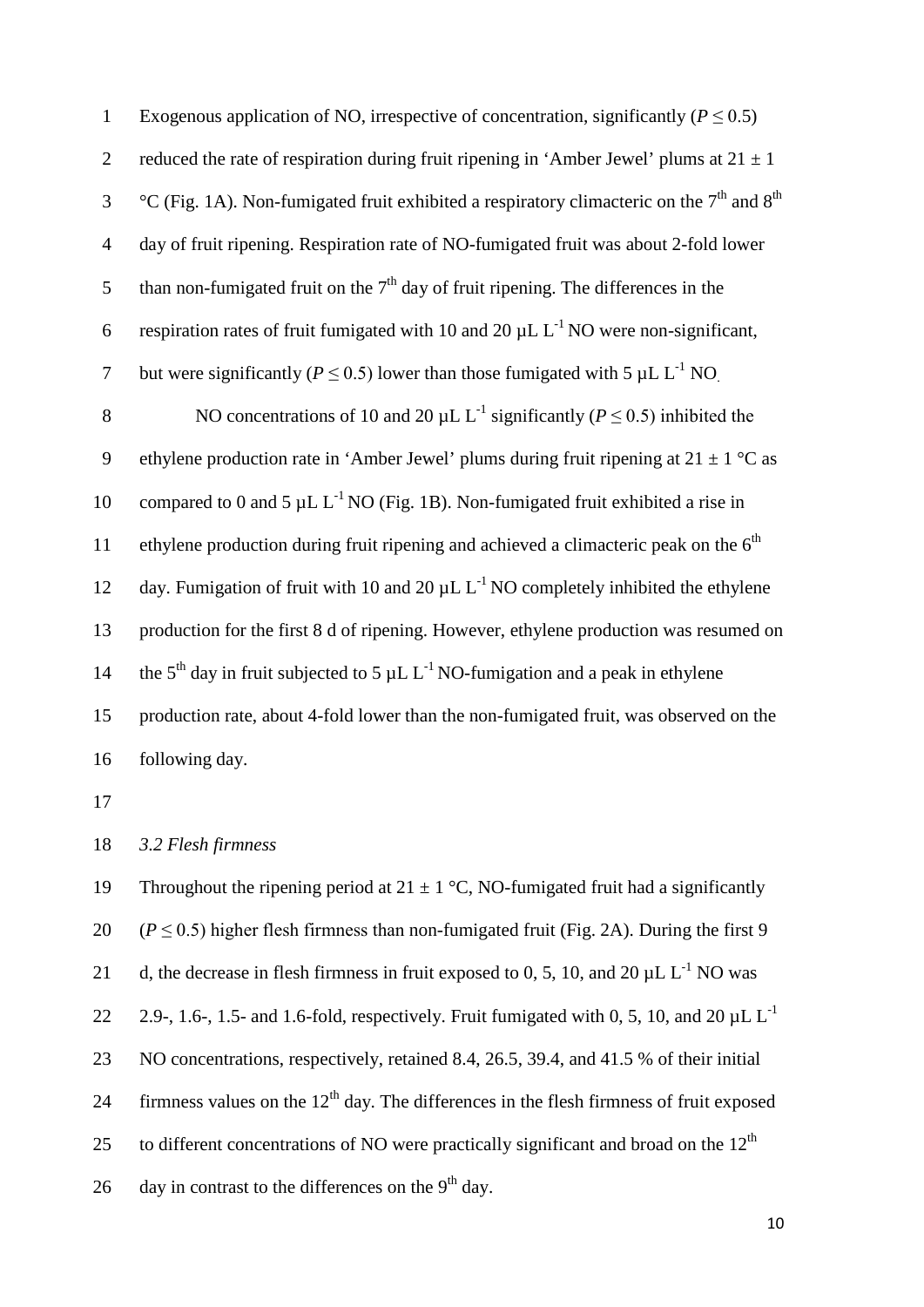| $\mathbf{1}$   | During storage at $0^{\circ}$ C and subsequent ripening, all NO-fumigated fruit                                 |
|----------------|-----------------------------------------------------------------------------------------------------------------|
| $\overline{2}$ | exhibited significantly ( $P \le 0.5$ ) higher flesh firmness than non-fumigated fruit (Fig.                    |
| 3              | 2B). A significant decrease in flesh firmness was observed during storage at $0^{\circ}$ C for                  |
| $\overline{4}$ | 5, 6, and 7 weeks, irrespective of the treatment. However, exposure of fruit to 20 µL                           |
| 5              | $L^{-1}$ NO concentration was more effective as compared to other treatments in reducing                        |
| 6              | the firmness loss during storage up to 6 weeks. At the end of 7 weeks storage period,                           |
| $\tau$         | the flesh firmness values of fruit fumigated with 5, 10, and 20 $\mu$ L L <sup>-1</sup> NO                      |
| $8\,$          | concentrations were 1.4-, 1.6-, 1.5-fold higher than non-fumigated fruit. After each                            |
| 9              | storage interval, 5, 6, and 7 weeks, flesh firmness further decreased during fruit                              |
| 10             | ripening at $21 \pm 1$ °C for 5 d. All NO-treatments significantly reduced the fruit                            |
| 11             | softening during ripening subsequent to storage for 5, 6, and 7 weeks. The positive                             |
| 12             | effects of NO-fumigation on the retention of fruit firmness during ripening declined                            |
| 13             | significantly on weeks 6 and 7, but fruit fumigated with 10 and 20 $\mu$ L L <sup>-1</sup>                      |
| 14             | concentrations were, respectively, 1.6- and 2.4-fold firmer than non-fumigated ones.                            |
| 15             |                                                                                                                 |
| 16             | 3.3 Skin colour                                                                                                 |
| 17             | All NO-fumigation treatments significantly ( $P \le 0.5$ ) restricted the changes in fruit                      |
| 18             | skin chromaticity L <sup>*</sup> and chroma (c <sup>*</sup> ) values during ripening at $21 \pm 1$ °C (data not |
| 19             | shown). The decline in hue angle $(h^{\circ})$ observed during 12 d of fruit ripening was                       |
| 20             | slower in NO-fumigated fruit than non-fumigated fruit (Fig. 2C). The hue angle                                  |
| 21             | values of fruit fumigated with 0, 5, 10 and 20 $\mu$ L L <sup>-1</sup> NO were about 9.5-, 3.3-, 2.6-,          |
| 22             | and 2.3-fold lower after 12 d than at harvest, respectively.                                                    |
| 23             | During storage at $0^{\circ}$ C for 5, 6 and 7 weeks, chromaticity values L <sup>*</sup> decreased              |
| 24             | significantly ( $P \le 0.5$ ) in non-fumigated fruit than in fumigated ones (data not shown).                   |
| 25             | The chroma values of fruit after 5 days at $21 \pm 1$ °C subsequent to cold storage did not                     |
|                |                                                                                                                 |

26 differ significantly ( $P \le 0.5$ ), irrespective of the NO-concentration applied (data not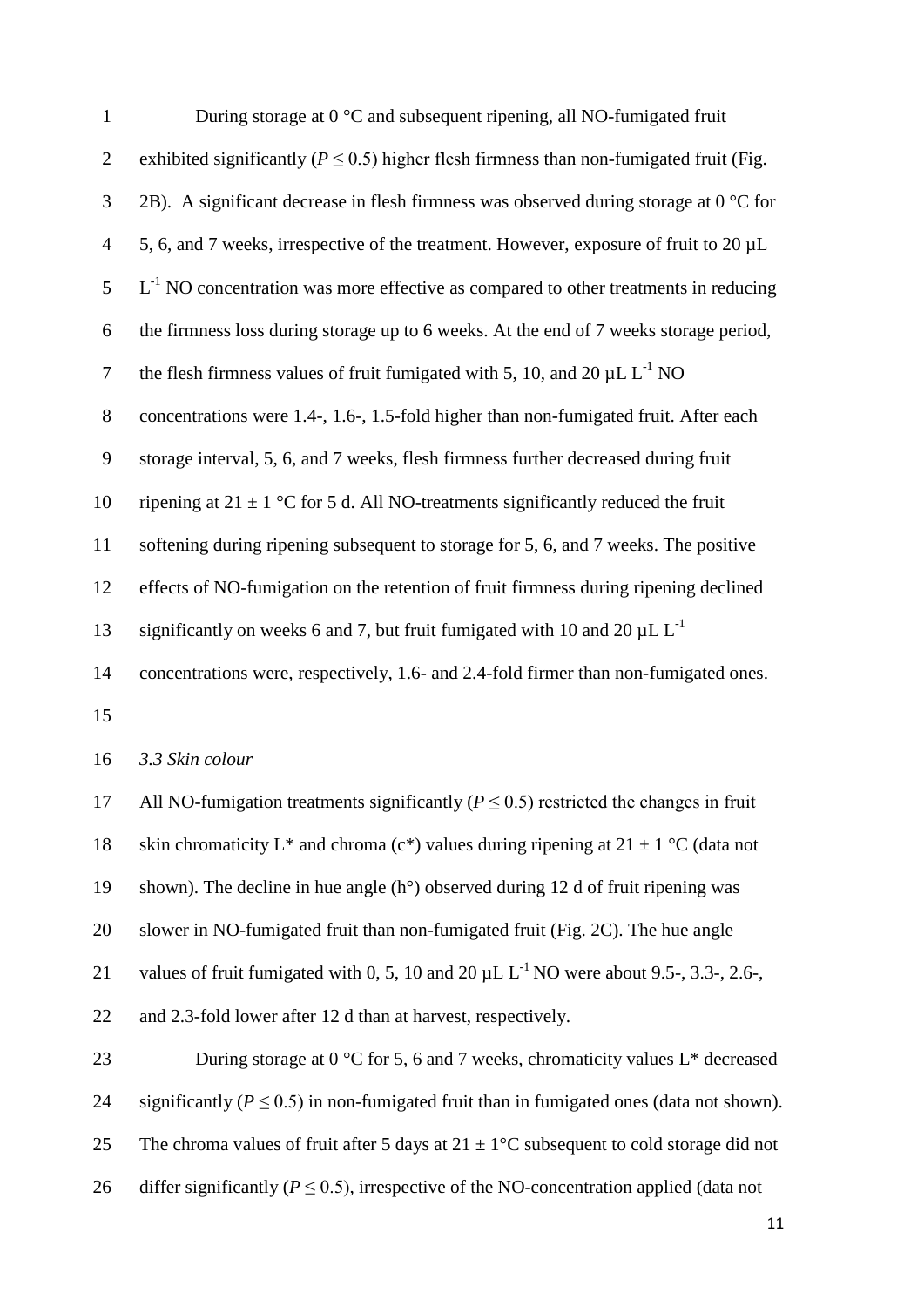shown). Hue angle values decreased during storage as well as ripening, and were 2 lower in fruit fumigated with 20  $\mu$ L L<sup>-1</sup> NO compared to those fumigated with 10  $\mu$ L 3 L<sup>-1</sup> NO after 5, 6, and 7 weeks storage as well as plus 5 d of ripening at  $21 \pm 1$ °C (Fig. 2D).

*3.4 SSC, individual sugars, and TA*

| $\tau$       | NO-fumigation did not significantly ( $P \le 0.5$ ) affect the changes in SSC during fruit                          |
|--------------|---------------------------------------------------------------------------------------------------------------------|
| $8\,$        | ripening at $21 \pm 1$ °C (Fig. 3A). However, an increase in the SSC was restricted to                              |
| $\mathbf{9}$ | some extent in the fumigated fruit. On the 12 <sup>th</sup> day, fruit fumigated with 20 $\mu$ L L <sup>-1</sup> NO |
| 10           | concentration had the highest SSC (13.97 %) followed by those fumigated with 5, 10,                                 |
| 11           | and $0 \mu L L^{-1}$ NO concentrations (13.5, 13.4, and 12.97 %, respectively). NO-                                 |
| 12           | fumigation significantly ( $P \le 0.5$ ) influenced the changes in concentrations of glucose,                       |
| 13           | sorbitol and sucrose, but not of fructose and total sugars, which is the sum of                                     |
| 14           | individual sugars concentrations. The concentrations of fructose and glucose                                        |
| 15           | increased during ripening in fruit from all treatments including control. No significant                            |
| 16           | differences in fructose concentration were observed in fruit from different treatments                              |
| 17           | after 12 d at 21 $\pm$ 1 °C (Fig. 4A), but glucose concentration was significantly higher in                        |
| 18           | fruit exposed to 10 or 20 $\mu$ L L <sup>-1</sup> NO compared to non-fumigated fruit (Fig. 4B). The                 |
| 19           | levels of sucrose and sorbitol decreased during the early phase of ripening (3 and 6 d)                             |
| 20           | with a subsequent increase in their concentrations on the $12th$ day of fruit ripening,                             |
| 21           | and their concentrations were significantly higher in fruit exposed to 0 and 5 $\mu$ L L <sup>-1</sup>              |
| 22           | NO compared to those fumigated with 10 or 20 $\mu$ L L <sup>-1</sup> NO (Figs. 4C & 4D). Similar                    |
| 23           | to SSC, total sugars concentration was not significantly affected by the NO-                                        |
| 24           | fumigation (data not shown).                                                                                        |
| 25           | NO-fumigation significantly ( $P \le 0.5$ ) reduced the decrease in TA during fruit                                 |
| 26           | ripening (Fig. 3C). The differences in TA of fruit fumigated with 10 and 20 $\mu$ L L <sup>-1</sup>                 |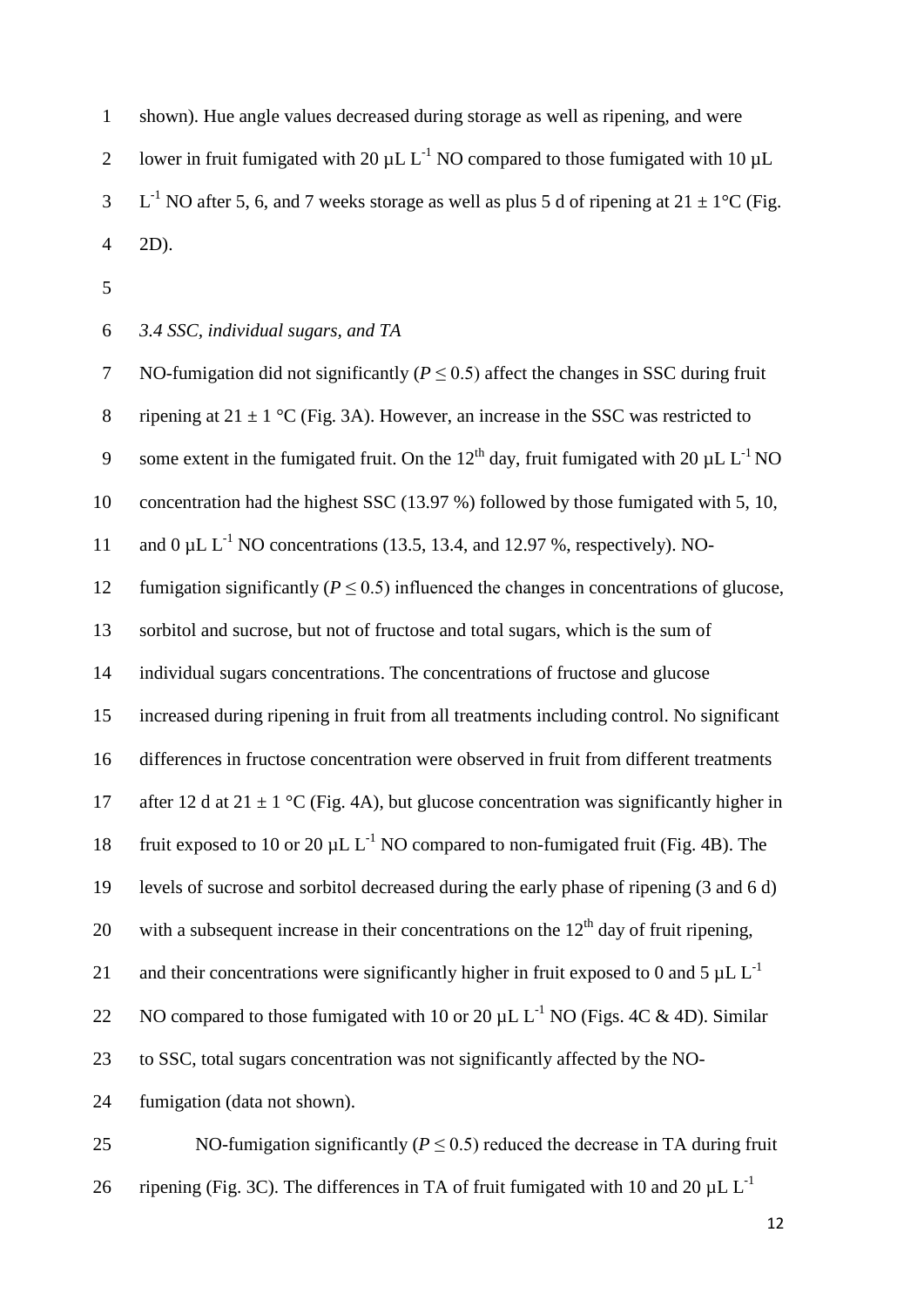| $\mathbf{1}$   | NO concentrations were not significant ( $P \le 0.5$ ) on the 9 <sup>th</sup> and 12 <sup>th</sup> day at 21 $\pm$ 1 °C. |
|----------------|--------------------------------------------------------------------------------------------------------------------------|
| $\overline{2}$ | Fruit fumigated with NO gas had significantly ( $P \le 0.5$ ) lower SSC: TA ratio than                                   |
| 3              | non-fumigated ones, suggesting retarded fruit ripening. A significant improvement in                                     |
| $\overline{4}$ | the SSC: TA ratio was observed during fruit ripening for 12 d (data not shown).                                          |
| 5              | A minor decrease in SSC of fruit for all treatments was observed after 5 weeks                                           |
| 6              | of storage period, followed by a slight increase for fumigated fruit and a further                                       |
| $\tau$         | decrease for non-fumigated fruit after 6 and 7 weeks (Fig. 3B). Fruit fumigated with                                     |
| $8\,$          | $20 \mu L L^{-1}$ NO concentration had lower SSC than those fumigated with either 5 or 10                                |
| 9              | $\mu$ L L <sup>-1</sup> NO concentrations after 5 d of ripening on each storage interval, 5, 6 and 7                     |
| 10             | weeks. Statistically, treatment effect on the totals sugars concentration in stored fruit                                |
| 11             | was non-significant (data not shown). Nevertheless, NO-fumigation had a significant                                      |
| 12             | effect on the individual sugars profiles of fruit. Fructose and glucose concentrations                                   |
| 13             | increased significantly during cold storage in all treatments, but the increase in                                       |
| 14             | fructose was much higher in non-fumigated fruit compared to fumigated ones (Fig.                                         |
| 15             | 4E). Glucose concentration was found significantly higher in fruit fumigated with 10                                     |
| 16             | and 20 $\mu$ L L <sup>-1</sup> NO compared to those fumigated with 0 and 5 $\mu$ L L <sup>-1</sup> NO after 5 and 6      |
| 17             | weeks of storage, but the differences in glucose levels were smaller after 7 weeks                                       |
| 18             | (Fig. 4F). Regardless of treatment, a significant reduction in sucrose concentration                                     |
| 19             | was observed in fruit during cold storage (Fig. 4G). NO-fumigated fruit retained                                         |
| 20             | slightly higher sucrose concentration after 5 weeks of storage than non-fumigated                                        |
| 21             | fruit, but the differences were statistically significant. Sorbitol concentration also                                   |
| 22             | decreased during storage, but its concentration was significantly higher in non-                                         |
| 23             | fumigated fruit than fumigated ones (Fig. 4H).                                                                           |
| 24             | NO-fumigated fruit retained TA better than non-fumigated fruit during storage                                            |
| 25             | for 5, 6, and 7 weeks (Fig. 3D). TA content decreased during 5 d ripening after cold                                     |

storage; however, the fumigated fruit still had comparatively higher TA than non-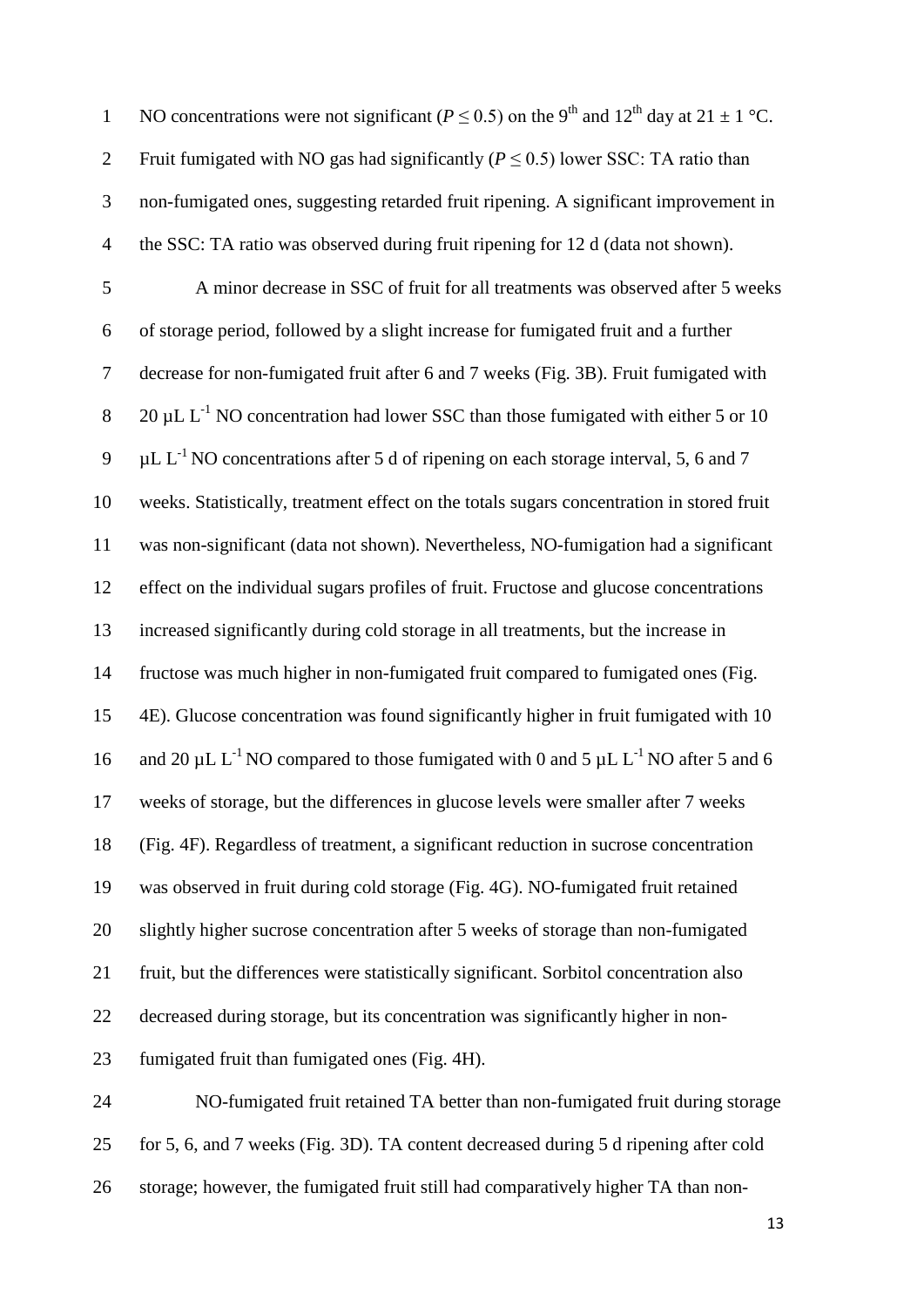- fumigated fruit. As a consequence of reduction in TA, an increase in SSC: TA ratio was observed both during storage and ripening (data not shown).
- 

#### *3.5 Chilling injury (CI)*

 CI symptoms in the form of flesh browning and translucency were manifested 6 immediately after cold storage and also after 5 d of fruit ripening at  $21 \pm 1$  °C. The severity of CI increased during fruit ripening after cold storage (Fig. 5A). All NO-8 treatments significantly  $(P \le 0.5)$  reduced the CI symptoms during storage and 9 ripening (Fig. 5A). Fruit exposed to 10 and 20  $\mu$ L L<sup>-1</sup> NO concentrations exhibited significantly lower CI index during storage and ripening after 5 and 6 weeks than non-11 fumigated and those fumigated with  $5 \mu L L^{-1}$  NO. However, the NO-fumigation was more effective in alleviating CI symptoms after 5 and 6 weeks of storage than after 7 weeks of storage at 0 °C. The subjective evaluation of CI index was further confirmed 14 by measuring the flesh chromaticity  $L^*$  values of the stored fruit. Fruit suffered from CI exhibited a lower flesh chromaticity L\* value, either due to flesh browning or translucency, than the healthy or fruit with minor injury (Fig. 5B).

### *3.6 Decay incidence*

Fruit were not given any postharvest fungicide treatment in order to observe any

20 beneficial effect of NO-fumigation. NO-fumigations (10 and 20  $\mu$ L L<sup>-1</sup>) were very

effective in reducing the decay incidence in 'Amber Jewel' plums (Fig. 6). During the

- 22 first 9 d at 21  $\pm$  1 °C, the decay incidence in fruit exposed to 0, 5, 10, and 20  $\mu$ L L<sup>-1</sup>
- 23 NO was  $\sim$  26, 20, 2.2, and 2.2 %, respectively, which further increased to  $\sim$  75, 41,
- 24 20, and 25 % on the  $12<sup>th</sup>$  day. NO-fumigated and non-fumigated fruit stored for 7
- 25 weeks and then held for 5 d at  $21 \pm 1$  °C showed more decay incidence than those
- stored for 5 and 6 weeks.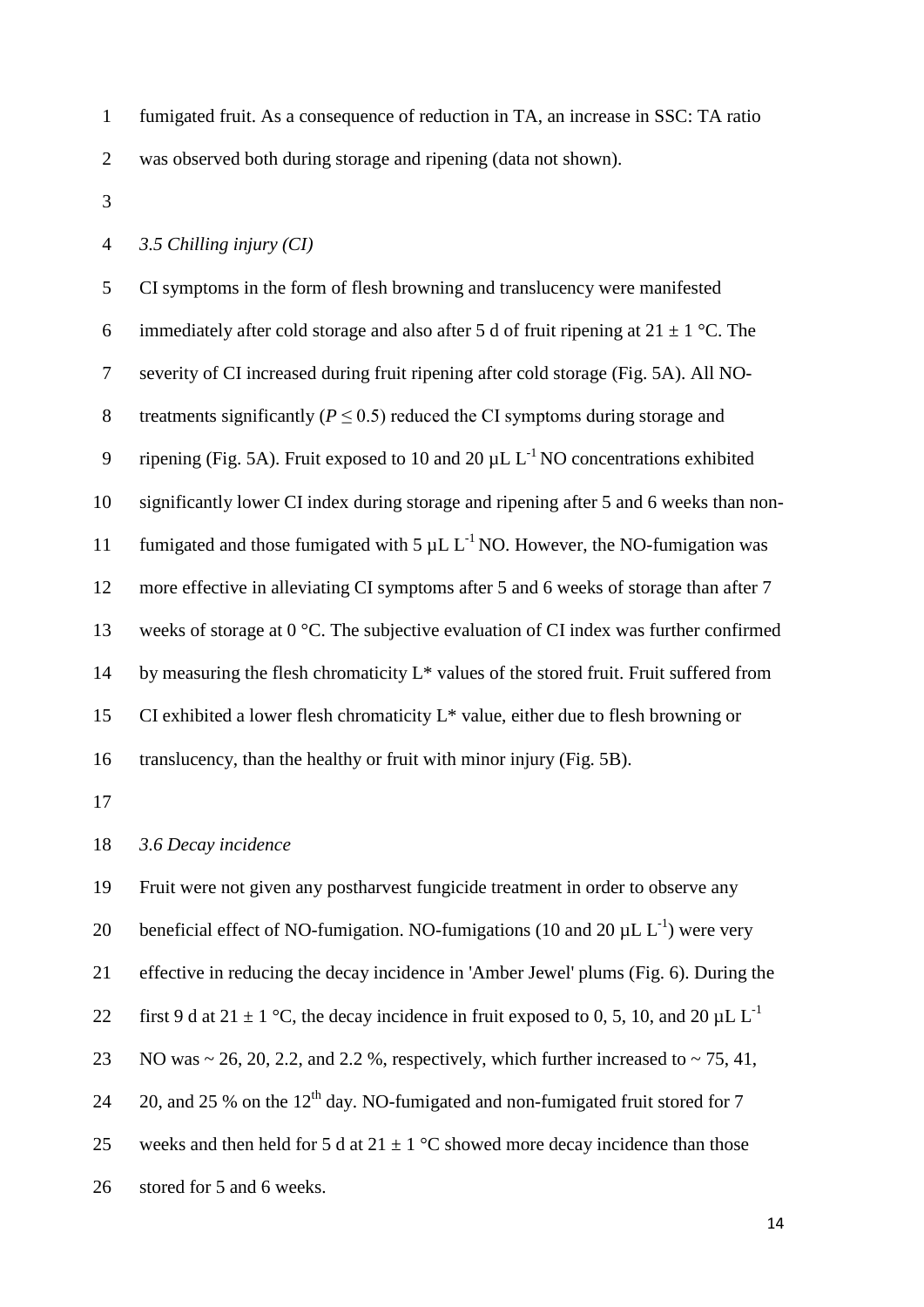#### **4. Discussion**

2 Postharvest exposure of 'Amber Jewel' plums to NO gas  $(5, 10, \text{ and } 20 \mu L L^{-1})$  significantly reduced the respiration rate and ethylene production during fruit ripening 4 at 21  $\pm$  1 °C (Fig. 1). The suppression of respiration during fruit ripening in NO- fumigated peaches and strawberries has been reported earlier (Zhu et al., 2006; Zhu and Zhou, 2007; Flores et al., 2008). We observed a strong inhibition of ethylene production in NO-fumigated fruit leading to a delay in the onset of ripening and senescence (Fig. 1B). The inhibition of ethylene biosynthesis has been reported in NO-fumigated kiwifruit, peach, strawberry, and tomato (Zhu et al., 2006; Zhu and Zhou, 2007; Flores et al., 2008; Eum et al., 2009). Anti-senescent action of NO on plant tissues has been proposed to take place *via* the inhibition of ethylene biosynthesis (Leshem et al., 1998; Zhu et al., 2006). The reduction in ethylene production during fruit ripening in NO-fumigated fruit may be due to binding of NO with ACC oxidase and ACC to form a stable ternary complex, thus limiting the ethylene production (Tierney et al., 2005). Zhu et al. (2006) supported the proposed mechanism of action of NO in peach fruit and showed that ethylene biosynthesis was mainly due to decreased activity of ACC oxidase and accumulation of ACC and 1-malonylaminocyclopropane-1-carboxylic acid (MACC) without any significant effect on ACC synthase activity. Recently, it was confirmed that the inhibition of ethylene biosynthesis in NO-fumigated tomatoes was due to decreased and delayed expression of ACC oxidase genes (Eum et al., 2008). However, another study on strawberry revealed that NO decreased the activity of ACC synthase, but not ACC oxidase (Zhu and Zhou, 2007). Therefore, we speculate that either one of these proposed or any other mechanism of action of NO *via* ethylene inhibition may exist in Japanese plums. Exploring the possible mode of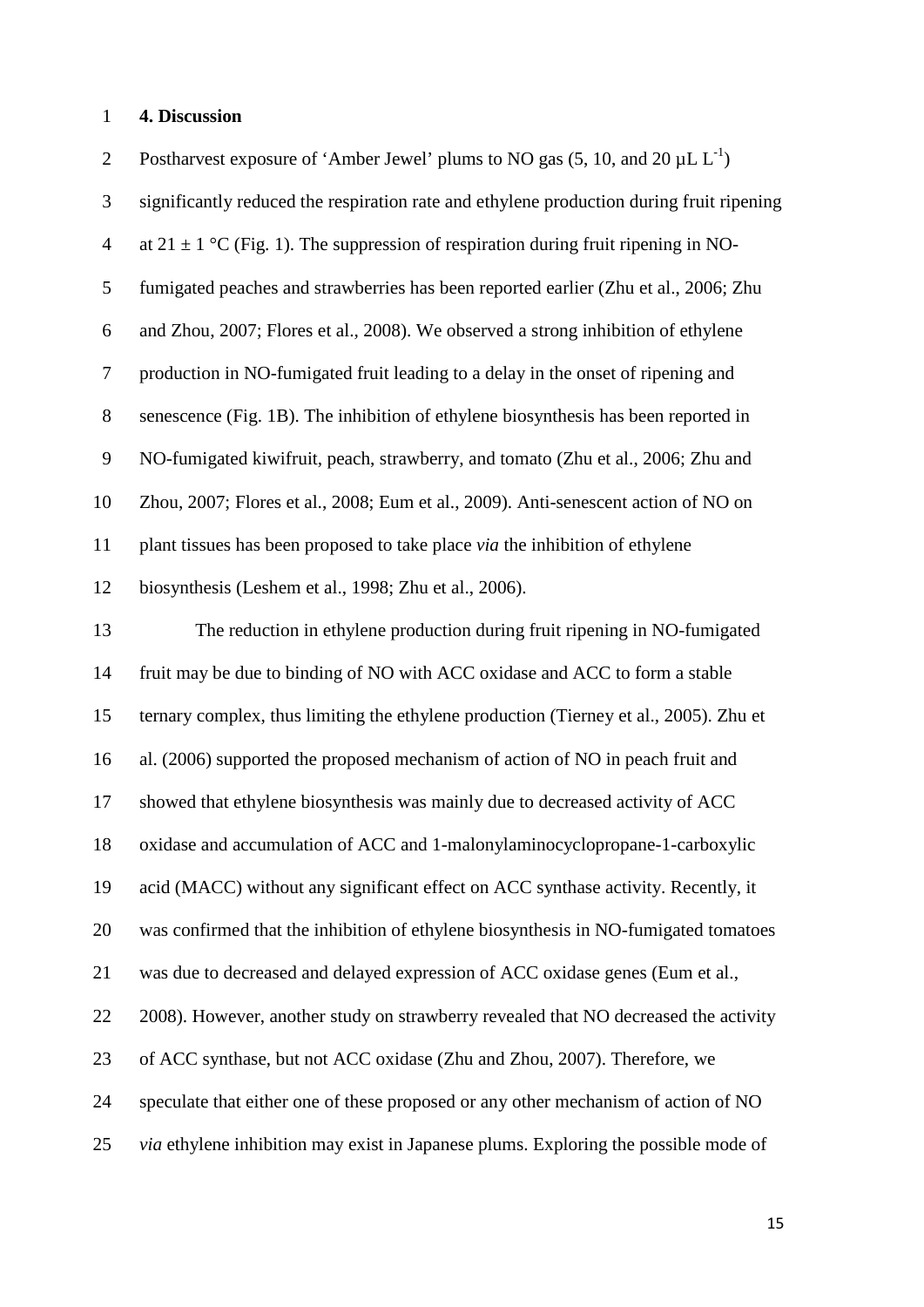action of NO in ethylene inhibition in climacteric and suppressed-climacteric type plums is worthy of further study.

 Fruit softening was significantly reduced by NO-fumigation (Figs. 2A & 2B) which might be due to decreased activities of fruit softening enzymes caused by inhibition of ethylene production. Ethylene is directly involved in increasing the activities of fruit softening enzymes (pectin esterase, endoglucanase, exo- and endo- polygalacturonase) in the Japanese plums (Khan and Singh, 2007a). It is, therefore, possible that inhibition of ethylene production through NO-fumigation as observed in our study and blocking of its action though 1-MCP (Abdi et al., 1998; Khan and Singh, 2007a) helps to retard the fruit softening process. Fumigation of peaches with 5 11 or 10  $\mu$ L L<sup>-1</sup> NO (Zhu et al., 2006; Flores et al., 2008) and kiwifruit with 1  $\mu$ mol L<sup>-1</sup> NO (Zhu et al., 2008) has been reported to retard the fruit softening during storage 13 and ripening, but a higher concentration of 15  $\mu$ L L<sup>-1</sup> NO in peaches and 2  $\mu$ mol L<sup>-1</sup> NO in kiwifruit enhanced the fruit softening. The increase in NO concentrations from 15 to 20  $\mu$ L L<sup>-1</sup> did not significantly increase fruit softening in plums during fruit 16 ripening for 12 d. Higher concentration (20  $\mu$ L L<sup>-1</sup>) instead helped to retain higher 17 firmness during storage at 0°C for 5 and 6 weeks. More research is required to examine if the enhanced fruit softening effect in plums may be obtained by applying higher concentrations of NO.

 The magnitude of the effects of NO-fumigation on changes in the hue angle of 21 skin during fruit ripening at  $21 \pm 1$  °C was dose-dependent (Figs. 2C). The decrease in L<sup>\*</sup> value and hue angle marked the increase in the skin colour intensity and accumulation of anthocyanin during fruit ripening in plums (Khan and Singh, 2007b). Abdi et al. (1998) also reported that 1-MCP treatment, whose effects are presumed to be similar to NO, delayed the decrease in hue angle of 'Beauty' plums during 14 d at 26 20 °C either in the presence of air or propylene. Skin colour changes were noticed in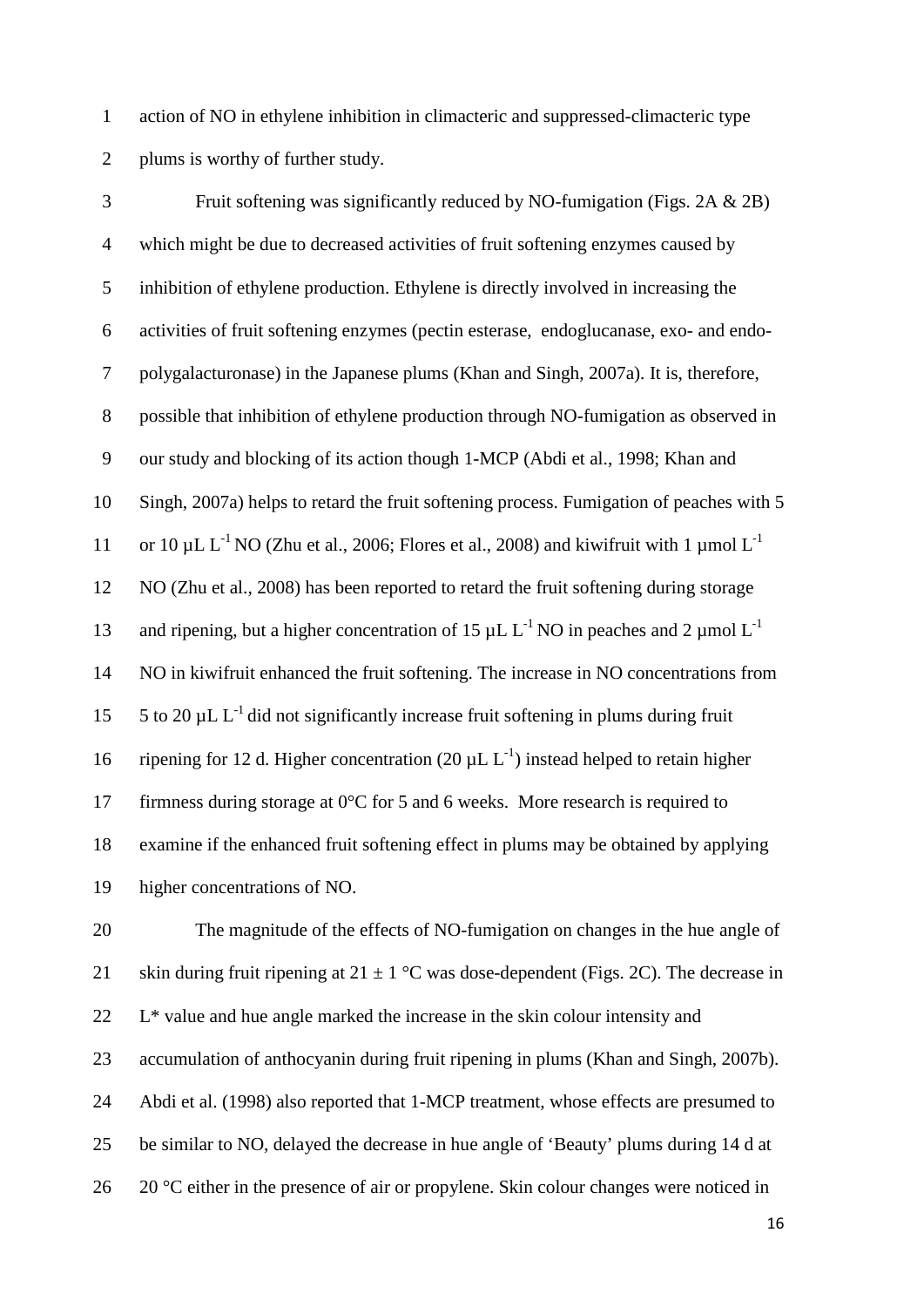NO-fumigated fruit even in the absence of ethylene production (Figs. 1B & 2C) which indicates that colour development in 'Amber Jewel' plums during fruit ripening may not be completely dependent on ethylene production. Abdi et al (1998) also proposed that ethylene acts as a catalyst in hastening and co-ordinating the pigment biosynthesis and chlorophyll loss in the climacteric and non-climacteric plums. The 6 decrease in hue angle values of fruit fumigated with 20  $\mu$ L L<sup>-1</sup> NO was significantly 7 higher than those fumigated with 10  $\mu$ L L<sup>-1</sup> NO after 5, 6, and 7 weeks storage plus 5 8 d at  $21 \pm 1$  °C. It is still not elucidated why a higher concentration of NO is also counterproductive in peaches and kiwifruit (Zhu et al., 2006; Flores et al., 2008; Zhu et al., 2008).

 The changes in other quality parameters such as, SSC, TA and SSC: TA ratios were restricted in NO-fumigated fruit during storage and ripening. Our results are in agreement with Zhu et al. (2006, 2008) who reported a delay in the increase of SSC in 14 peaches and kiwifruit fumigated with 5 or 10  $\mu$ L L<sup>-1</sup> NO and 0.5 or 1  $\mu$  mol L<sup>-1</sup> NO, respectively, during fruit ripening and storage. The increase in SSC: TA ratio, also called ripening index, was significantly reduced in NO-fumigated fruit during fruit ripening and storage. Similar to Zhu et al. (2006, 2008), we also observed that SSC 18 and SSC: TA ratio were higher in fruit exposed to 20  $\mu$ L L<sup>-1</sup> NO concentration than 19 those exposed to 10  $\mu$ L L<sup>-1</sup> NO. Our data shows that NO-fumigation significantly influenced the changes in individual sugars during fruit ripening and storage without a significant effect on the SSC and totals sugars. It appears that the effects of NO- fumigation are not only limited to SSC, but are extended to postharvest sugar metabolism of fruit. The role of NO in influencing the metabolism of sugars in fruit has not been defined yet and would be worthy of studying. Previously, 1-MCP treatment has been reported to delay the increase in the SSC: TA ratio during cold storage and ripening of 'Santa Rosa' (Martínez-Romero et al., 2003). Plums fruit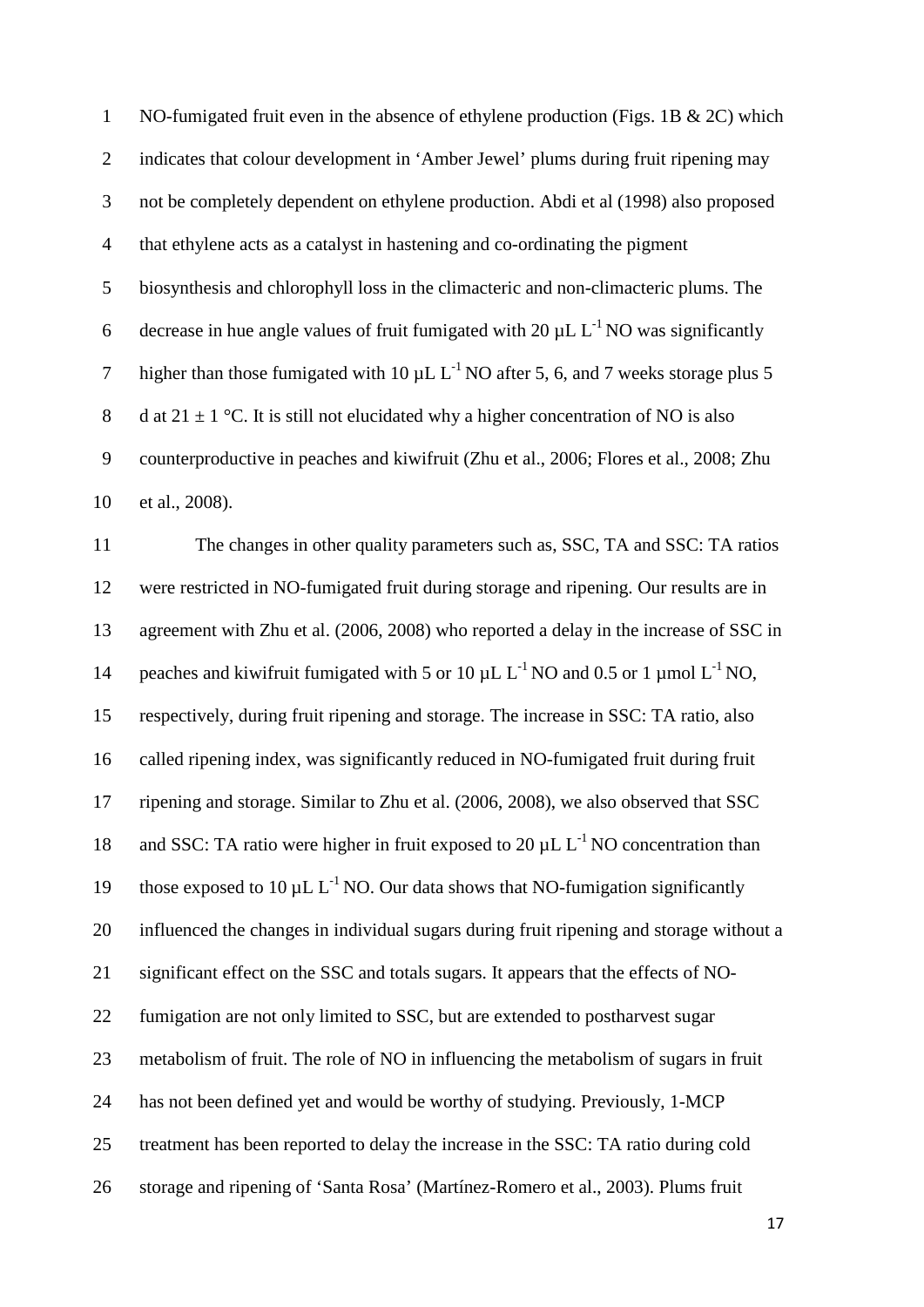ripening involves a slight increase in sugars concentration and a significant loss of malic acid, the major organic acid (Singh and Singh, 2008), which result into an increase in the SSC: TA ratio. Irrespective of treatment, a marked decrease in the sucrose concentration during cold storage may be attributed to its hydrolysis leading to increase in concentrations of fructose and glucose, depending upon the treatment. The patterns of the changes in different types of sugars during storage and ripening are very complex and inconclusive.

 The occurrence of CI and increase in its severity during the fruit ripening at 21  $\pm$  1 °C after cold storage were observed (Fig 5A). These observations are consistent with the findings of Candan et al. (2008) in 'Larry Ann' plums. Crisosto et al. (1999) also described similar CI symptoms in the various cultivars of plums stored for 5 12 weeks at  $0^{\circ}$ C. The decrease in flesh chromaticity  $L^*$  value supports the subjective evaluation of CI in affected fruit (Fig. 5B). The flesh browning may be related to the disintegration of tissue membrane resulting into the enzymatic oxidation of phenolic compounds by polyphenoloxidase (PPO) to *o*-quinones, which are brown coloured polymers. Our data suggest that the beneficial effect of NO-fumigation on alleviation of CI decreased in fruit stored beyond 6 weeks. The alleviation of CI symptoms in plums could be attributed to the inhibition of ethylene production during cold storage of NO-fumigated fruit as reported in case of kiwifruit and peaches (Zhu et al, 2006, 2008). A reduction in CI symptoms during cold storage of 1-MCP- treated 'Larry Ann' plums was observed by Candan et al. (2008), which suggests a significant role of ethylene in the series of events associated with the initiation and development of CI symptoms in plums during cold storage.

 The decay incidence was significantly lower in NO-fumigated fruit as 25 compared to non-fumigated fruit during ripening at  $21 \pm 1$  °C and cold storage at 0 °C 26 for 7 weeks (Fig. 6). Exogenous application of NO has been reported to enhance the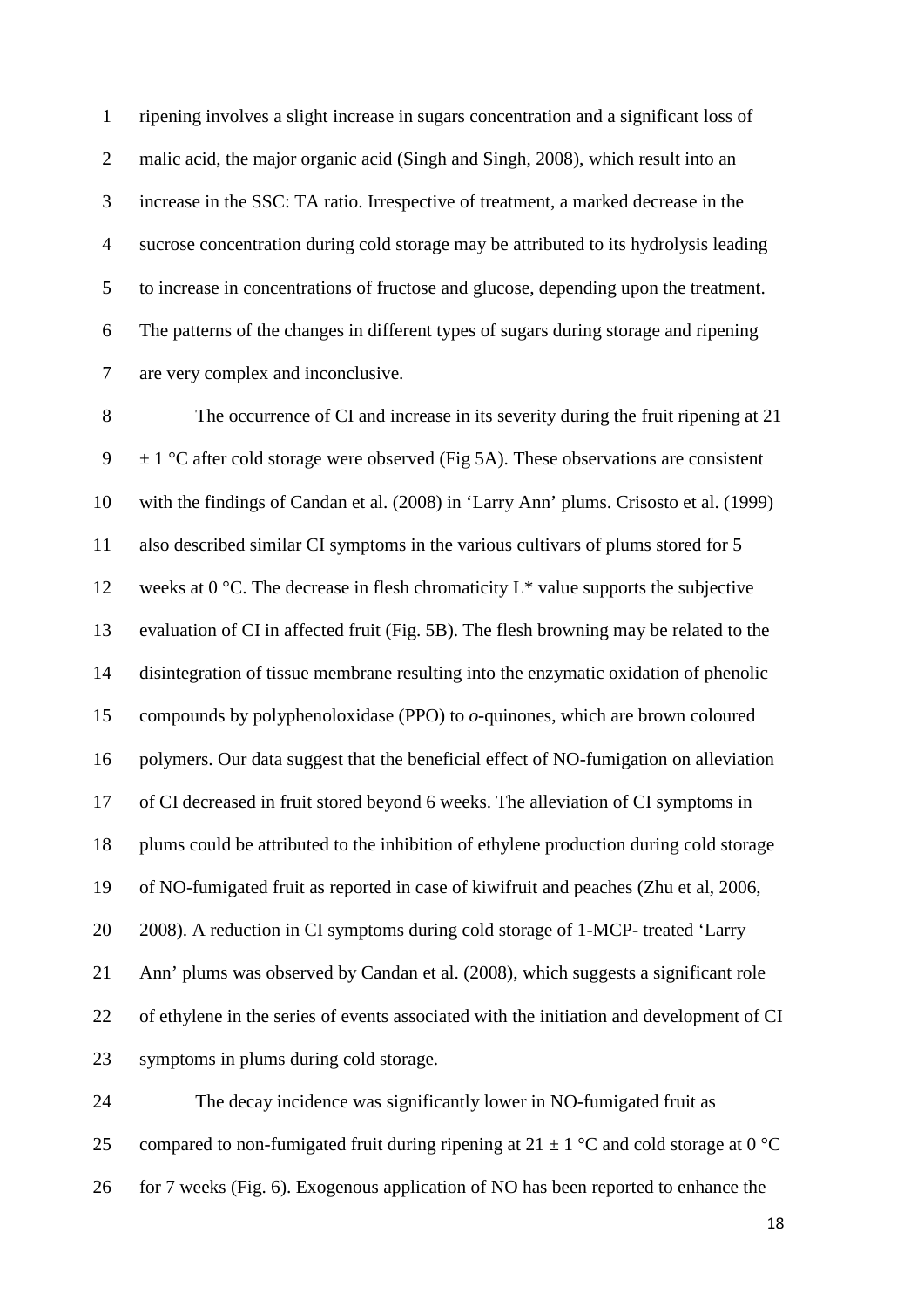disease resistance in postharvest strawberries and tomatoes (Zhu and Zhou, 2007; Fan et al., 2008). These authors proposed that NO application initially triggered the endogenous  $H_2O_2$  level and delayed its accumulation in higher concentrations at later stages. More research is required to reveal the mechanism of NO-induced disease resistance in postharvest fruits and vegetables. 6 This study has shown that postharvest application of NO (10  $\mu$ L L<sup>-1</sup>) has potential to delay the fruit ripening in Japanese plums. NO fumigation may be useful 8 to improve the storage potential of plums at  $0^{\circ}$ C through alleviation of CI symptoms to some extent. Further work is required to understand the mechanisms of action of NO gas in the climacteric and suppressed-climacteric type plums that may allow its commercial use in future. **Acknowledgements** S. P. Singh acknowledges the Department of Education, Employment and Work Relations (DEEWR), the Commonwealth of Australia and Curtin University of Technology for financial support. We acknowledge the Red Valley Orchard, Karagullen, Perth Hills, WA for providing the fruit material and Ms. Susan Petersen for technical support. **References** Abdi, N., McGlasson, W.B., Holford, P., Williams, M., Mizrahi, Y., 1998. Responses of climacteric and suppressed-climacteric plums to treatment with propylene and 1-methylcyclopropene. Postharvest Biol. Technol. 14, 29–39. Candan, A.P., Graell, J., Larrigaudière, C., 2008. Roles of climacteric ethylene in the development of chilling injury in plums. Postharvest Biol. Technol. 47, 107- 112.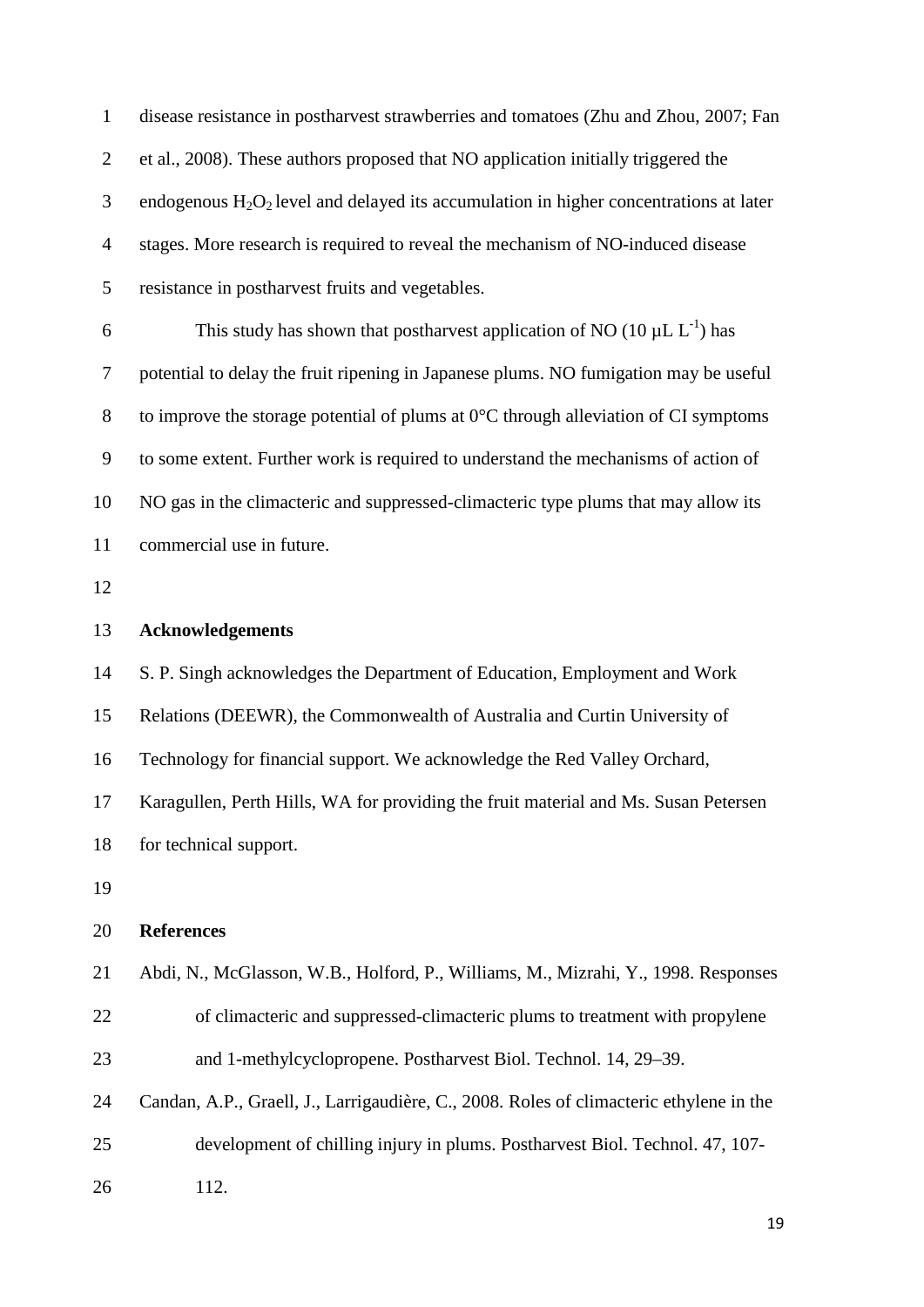| $\mathbf{1}$     | Crisosto, C.H., Mitchell, F.G., Ju, Z., 1999. Susceptibility to chilling injury of peach, |
|------------------|-------------------------------------------------------------------------------------------|
| $\mathbf{2}$     | nectarine, and plum cultivars grown in California. HortScience 34, 1116-1118.             |
| 3                | Eum, H.L., Kim, H.B., Choi, S.B., Lee, S.K., 2009. Regulation of ethylene                 |
| 4                | biosynthesis by nitric oxide in tomato (Solanum lycopersicum L.) fruit                    |
| 5                | harvested at different ripening stages. Euro. Food Res. Technol. 228, 331-338.            |
| 6                | Fan, B., Shen, L., Liu, K., Zhao, D., Yu, M., 2008. Interaction between nitric oxide      |
| 7                | and hydrogen peroxide in postharvest tomato resistance response to Rhizopus               |
| $8\,$            | nigricans. J. Sci. Food Agric. 88, 1238-1244.                                             |
| $\boldsymbol{9}$ | Flores, F.B., Sánchez-Bel, P., Valdenegro, M., Romojaro, F., Martínez-Madrid, M.C.,       |
| 10               | Egea, M.I., 2008. Effects of a pretreatment with nitric oxide on peach (Prunus            |
| 11               | persica L.) storage at room temperature. Euro. Food Res. Technol. 227, 1599-              |
| 12               | 1611.                                                                                     |
| 13               | Harris, D.R., Wills, R.B.H., Seberry, J.A., Ward, K.R., 2003. Use of ISONOP200 for        |
| 14               | measurement of NO in the gas phase under controlled humidity conditions.                  |
| 15               | Nitric Oxide: Biol. Chem. 9, 135-140.                                                     |
| 16               | Khan, A.S., Singh, Z., 2007a. 1-MCP regulates ethylene biosynthesis and fruit             |
| 17               | softening during ripening of 'Tegan Blue' plum. Postharvest Biol. Technol.                |
| 18               | 43, 298-306.                                                                              |
| 19               | Khan, A.S., Singh, Z., 2007b. Methyl jasmonate promotes fruit ripening and improves       |
| 20               | fruit quality in Japanese plum. J. Hortic. Sci. Biotechnol. 82, 695-706.                  |
| 21               | Leshem, Y.Y., Pinchasov, Y., 2000. Non-invasive photoacoustic spectroscopic               |
| 22               | determination of relative endogenous nitric oxide and ethylene content                    |
| 23               | stoichiometry during the ripening of strawberries Fragaria anannasa (Duch.)               |
| 24               | and avocado Persea americana (Mill.). J. Exp. Bot. 51, 1471-1473.                         |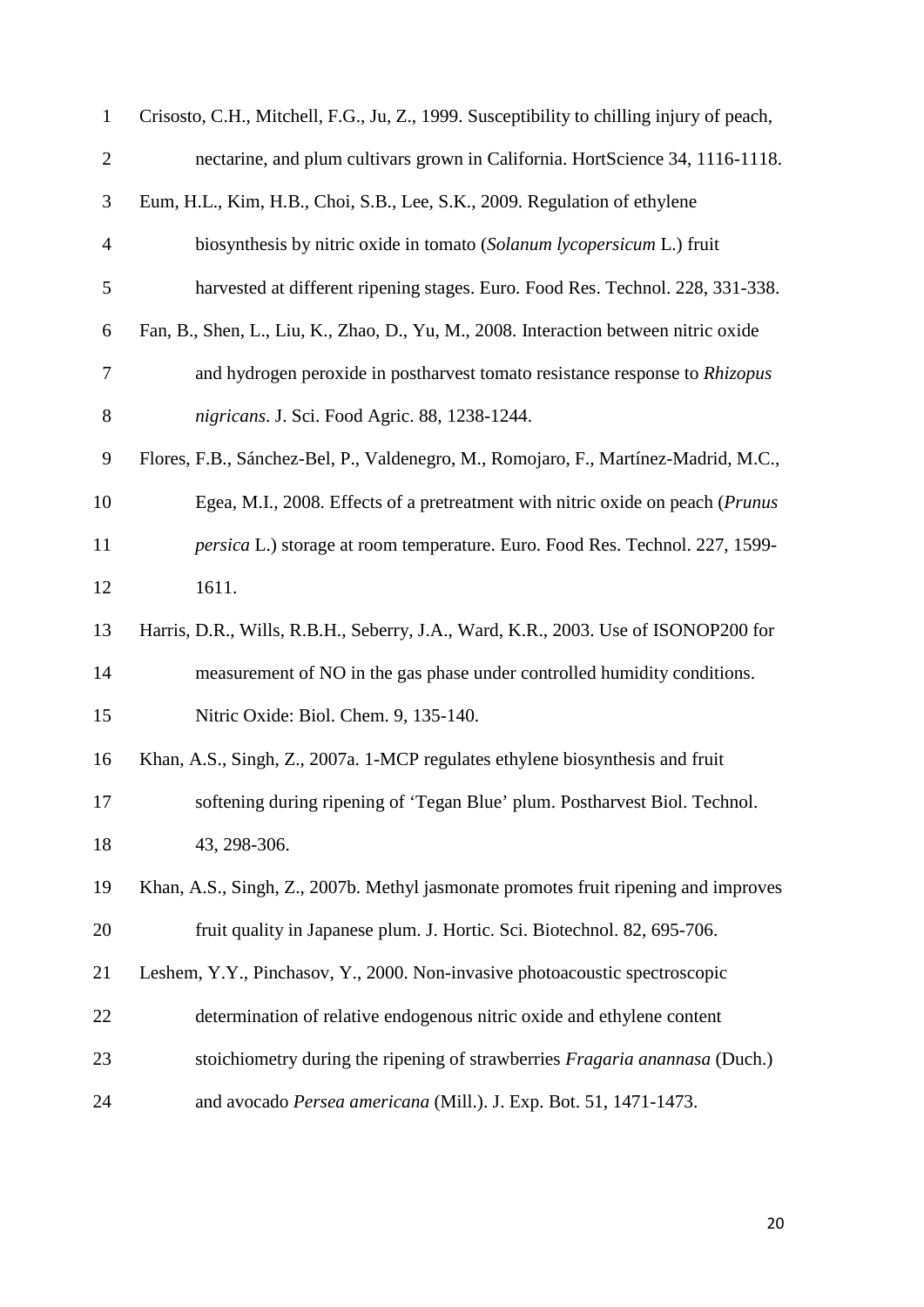| $\mathbf{1}$   | Leshem, Y.Y., Wills, R.B.H., Ku, V.V.V., 1998. Evidence for the function of the free  |
|----------------|---------------------------------------------------------------------------------------|
| $\overline{2}$ | radical gas - nitric oxide (NO) - as an endogenous maturation and senescence          |
| 3              | regulating factor in higher plants. Plant Physiol. Biochem. 36, 825-833.              |
| $\overline{4}$ | Martínez-Romero, D., Dupille, E., Guillèn, F., Valverde, J.M., Serrano, M., Valero,   |
| 5              | D., 2003. 1-Methylcyclopropene increases storability and shelf life in                |
| 6              | climacteric and nonclimacteric plums. J. Agric. Food Chem. 51, 4680-4686.             |
| 7              | Pristijono, P., Wills, R.B.H., Golding, J.B., 2006. Inhibition of browning on the     |
| 8              | surface of apple slices by short term exposure to nitric oxide (NO) gas.              |
| 9              | Postharvest Biol. Technol. 42, 256-259.                                               |
| 10             | Singh, S.P., Singh, Z., 2008. Major flavor components in some commercial cultivars    |
| 11             | of Japanese plum. J. Am. Pomol. Soc. 62, 185-190.                                     |
| 12             | Soegiarto, L., Wills, R.B.H., Seberry, J.A., Leshem, Y.Y., 2003. Nitric oxide         |
| 13             | degradation in oxygen atmospheres and rate of uptake by horticultural                 |
| 14             | produce. Postharvest Biol. Technol. 28, 327-331.                                      |
| 15             | Tierney, D.L., Rocklin, A.M., Lipscomb, J.D., Que, L., Jr., Hoffman, B.M., 2005.      |
| 16             | ENDOR studies of the ligation and structure of the non-heme iron site in ACC          |
| 17             | oxidase. J. Am. Chem. Soc. 127, 7005-7013.                                            |
| 18             | Wendehenne, D., Pugin, A., Klessig, D.F., Durner, J., 2001. Nitric oxide: comparative |
| 19             | synthesis and signaling in animal and plant cells. Trends Plant Sci. 6, 177-183.      |
| 20             | Wendehenne, D., Durner, J., Klessig, D.F., 2004. Nitric oxide: a new player in plant  |
| 21             | signalling and defence responses. Current Opinions Plant Biol. 7, 449-455.            |
| 22             | Wills, R.B.H., Ku, V.V.V., Leshem, Y.Y., 2000. Fumigation with nitric oxide to        |
| 23             | extend the postharvest life of strawberries. Postharvest Biol. Technol. 18, 75-       |
| 24             | 79.                                                                                   |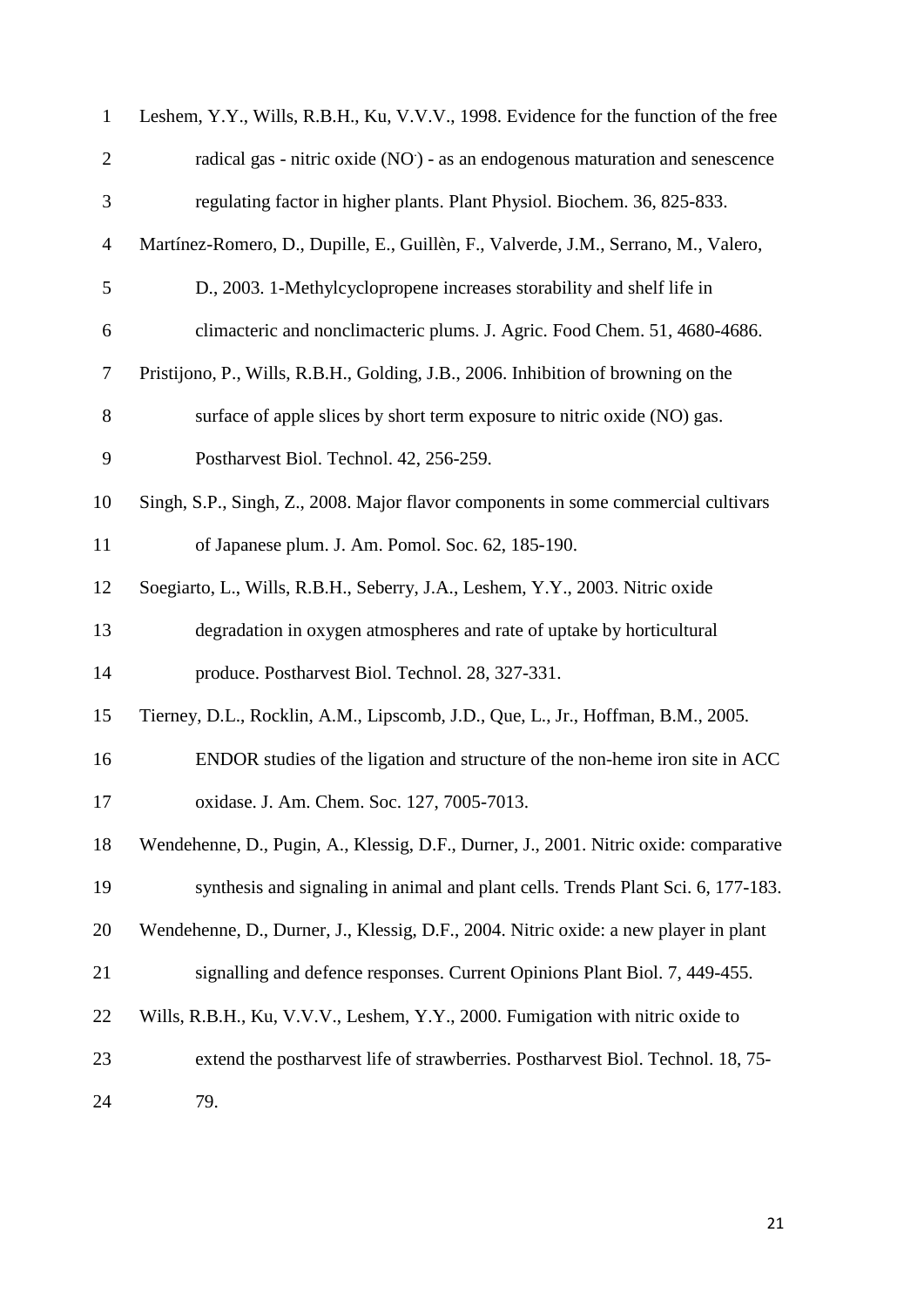| $\mathbf{1}$   | Wills, R.B.H., Pristijono, P., Golding, J.B., 2008. Browning on the surface of cut         |
|----------------|--------------------------------------------------------------------------------------------|
| $\overline{2}$ | lettuce slices inhibited by short term exposure to nitric oxide (NO). Food                 |
| 3              | Chem. 107, 1387-1392.                                                                      |
| 4              | Zhu, S., Liu, M., Zhou, J., 2006. Inhibition by nitric oxide of ethylene biosynthesis      |
| 5              | and lipoxygenase activity in peach fruit during storage. Postharvest Biol.                 |
| 6              | Technol. 42, 41-48.                                                                        |
| 7              | Zhu, S., Sun, L., Liu, M., Zhou, J., 2008. Effect of nitric oxide on reactive oxygen       |
| 8              | species and antioxidant enzymes in kiwifruit during storage. J. Sci. Food                  |
| 9              | Agric. 88, 2324-2331.                                                                      |
| 10             | Zhu, S., Zhou, J., 2007. Effect of nitric oxide on ethylene production in strawberry       |
| 11             | fruit during storage. Food Chem. 100, 1517-1522.                                           |
| 12             |                                                                                            |
|                |                                                                                            |
| 13             | <b>Figures captions</b>                                                                    |
| 14             | Fig. 1. Effects of nitric oxide (NO) fumigation on the respiration (A) and ethylene        |
| 15             | production rates (B) of 'Amber Jewel' plums during the fruit ripening period at $21 \pm 1$ |
| 16             | °C. Vertical bars represent S.E. of means. Some error bars are invisible due to the        |
| 17             | lower value of S.E against the y-axis scale.                                               |
| 18             | Fig. 2. Effects of nitric oxide (NO) fumigation on flesh firmness and hue angle of         |
| 19             | 'Amber Jewel' plums during the fruit ripening period at $21 \pm 1$ °C (A and C) and after  |
| 20             | 5, 6, and 7 weeks storage at 0 °C and subsequently ripened at 21 $\pm$ 1 °C for 5 d (B and |
| 21             | D). Vertical bars represent S.E. of means. Some error bars are invisible due to the        |
| 22             | lower value of S.E against the y-axis scale. Black bars indicate the flesh firmness and    |
| 23             | hue angle values at harvest.                                                               |

and titratable acidity (TA) of 'Amber Jewel' plums during the fruit ripening period at